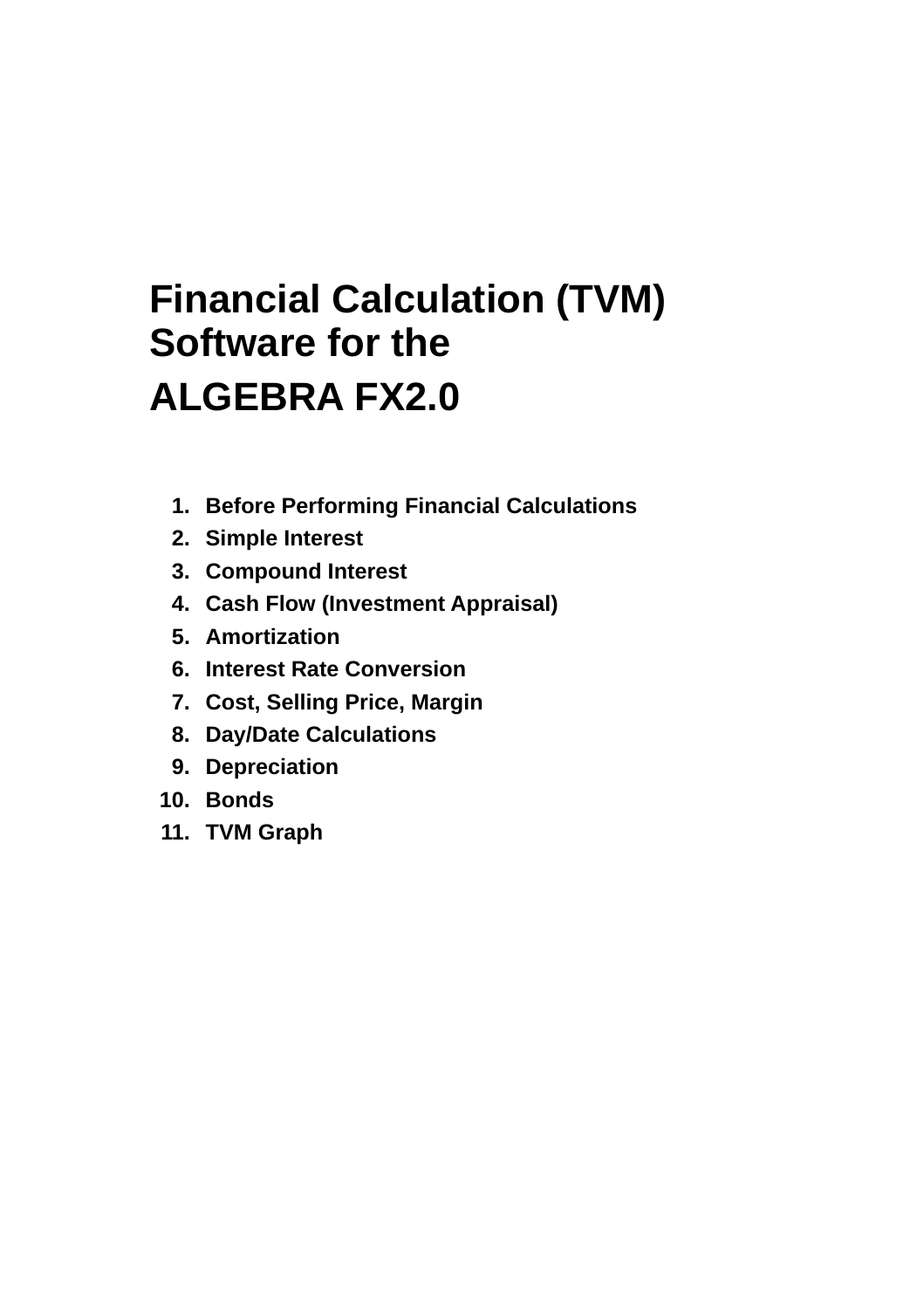## **1. Before Performing Financial Calculations**

#### **TVM Mode**

Installing the Financial Application on your ALGEBRA FX2.0 adds a TVM icon to the Main Menu.





Entering the TVM Mode displays the Financial screen like the one shown below.

Financial 1 screen Financial 2 screen

| Financial(1/2)                |
|-------------------------------|
| Fl:Simple Interest            |
| F2:Compound Interest          |
| F3:Cash Flow                  |
| F4:Amortization               |
| F5:Conversion<br>F6:Next Pase |
|                               |
| SMPLICMPDICASHIAMTICNUTI D    |

nancial(2/2)<br>:Cost/Sel/Margin<br>:Days Calculation reciation alculation Graeh Page T IDAYS I DEPRI BOND ITUMGI D

- $F1$ (SMPL) .... Simple interest
- F2 (CMPD) ... Compound interest
- $F3$  (CASH) .... Cash flow (investment appraisal)
- $F4$  (AMT) ...... Amortization
- [F5] (CNVT) .... Interest rate conversion
- $F6(\triangleright)$   $F1$  (COST) ... Cost, selling price, margin

2(DAYS) ... Day/date calculations

- 3(DEPR) ... Depreciation
- 4(BOND) ... Bonds
- 5(TVMG) ... TVM (compound interest simulation) graph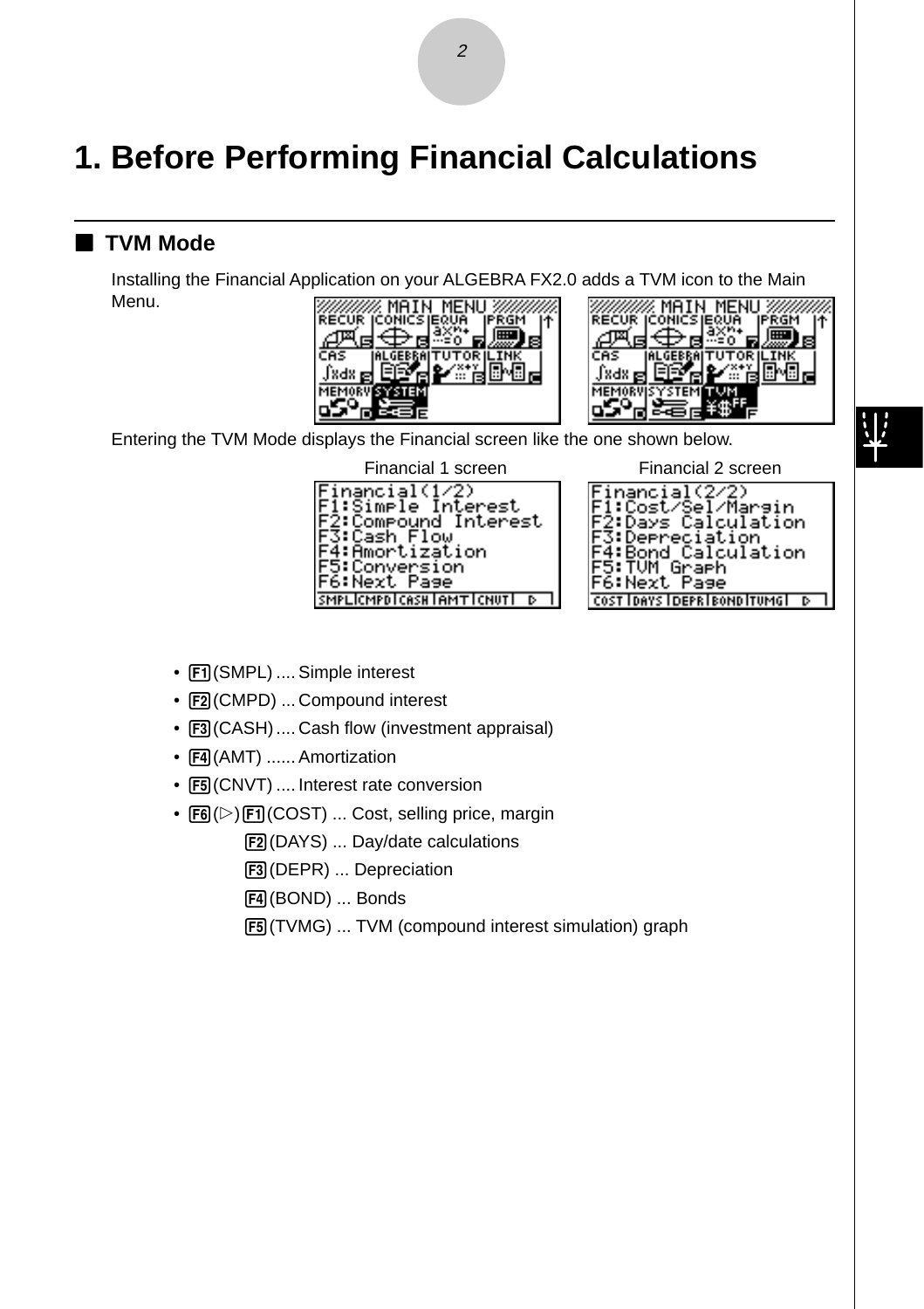#### **SET UP Items**

- $\bullet$  Payment
	- {**BGN**}/{**END**} ........ Specifies {beginning of the period} / {end of the period} payment
- $\bullet$  Date Mode
	- {**365**}/{**360**} ......... Specifies calculation according to a {365-day} / {360-day} year
- u **Periods/YR. (Bond)**
	- {**Annual**}/{**SEMI**} ... Indicates an {annual} / {semi-annual} period

Note the following points regarding SET UP screen settings whenever using the Financial Mode.

- Drawing a financial graph while the Label item is turned on, displays the label CASH for the vertical axis (deposits, withdrawals), and TIME for the horizontal axis (frequency). Axis labels do not appear on the TVM graph.
- The number of display digits applied in the Financial Mode is different from the number of digits used in other modes. The calculators automatically reverts to Norm 1 whenever you enter the Financial Mode, which cancels a Sci (number of significant digits) or Eng (engineering notation) setting made in another mode.

#### **K** Graphing in the TVM Mode

After performing a financial calculation, you can use **F6** (GRPH) to graph the results as shown below.

| TRACEPICT | <b>REPTI</b> |
|-----------|--------------|

- Pressing [F1] (TRACE) while a graph is on the display activates Trace, which can be used to look up other financial values. In the case of simple interest, for example, pressing  $\bigcirc$ displays  $PV$ ,  $SI$ , and  $SFV$ . Pressing  $\bigodot$  displays the same values in reverse sequence.
- Zoom, Scroll, and Sketch cannot be used in the Financial Mode.
- Whether you should use a positive or a negative value for the present value (PV) or the purchase price (PRC) depends on the type of calculation you are trying to perform.
- Note that graphs should be used only for reference purposes when viewing TVM Mode calculation results.
- Note that calculation results produced in this mode should be regarded as reference values only.
- Whenever performing an actual financial transaction, be sure to check any calculation results obtained using this calculator with against the figures calculated by your financial institution.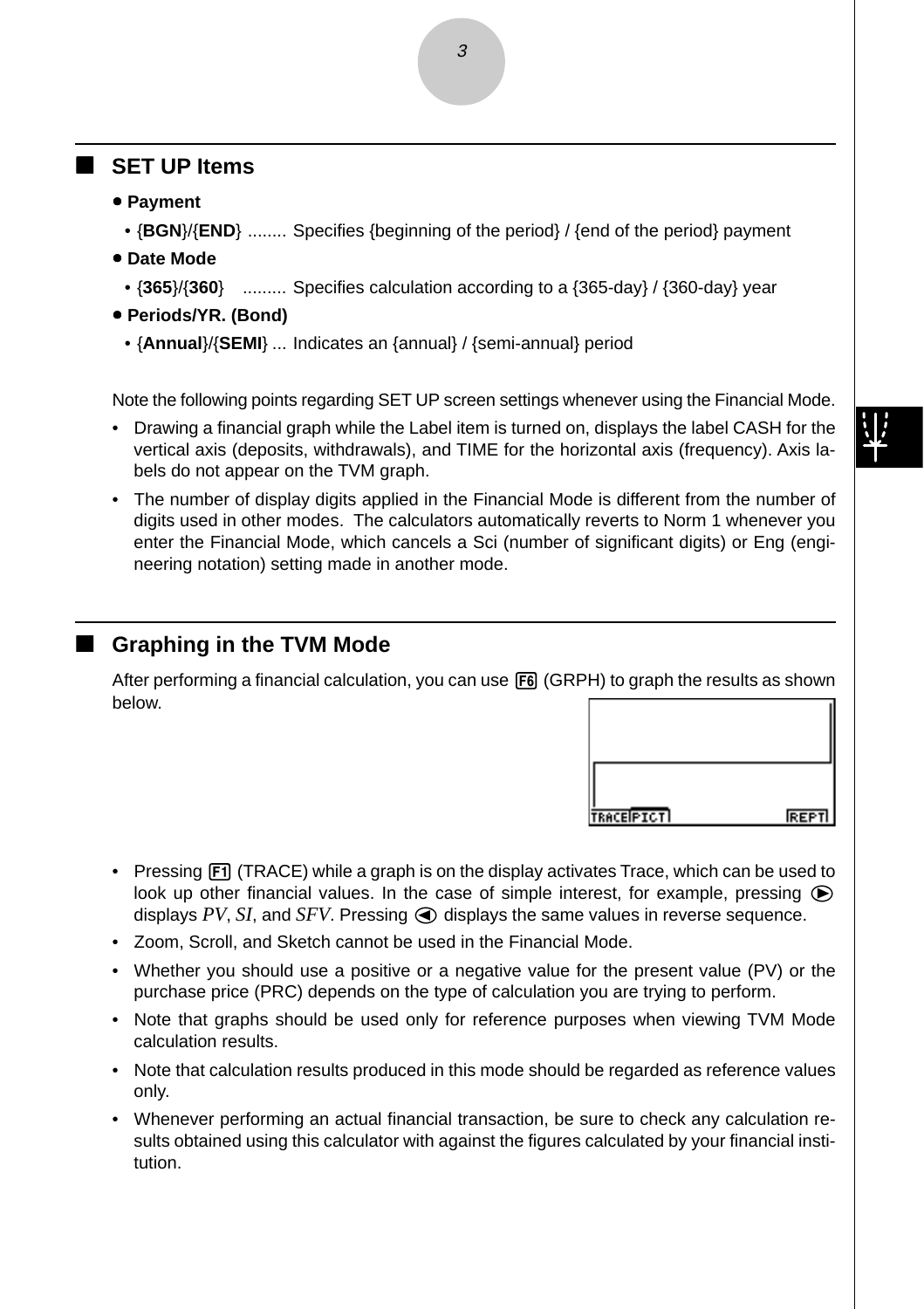## **2. Simple Interest**

This calculator uses the following formulas to calculate simple interest.

#### u**Formula**

| 365-day Mode | $SI' = \frac{n}{365} \times PV \times i \quad \left(i = \frac{1\%}{100}\right)$ | $:$ interest<br>: number of interest                                                       |  |
|--------------|---------------------------------------------------------------------------------|--------------------------------------------------------------------------------------------|--|
| 360-day Mode | $SI' = \frac{n}{360} \times PV \times i \quad \left(i = \frac{I\%}{100}\right)$ | periods<br>$PV$ : principal<br>$I\%$ : annual interest<br>$S FV$ : principal plus interest |  |
|              | $SI = -SI'$<br>$SFV = -(PV + SI')$                                              |                                                                                            |  |

Press  $[Fi]$ (SMPL) from the Financial 1 screen to display the following input screen for simple interest.

• FI(SMPL)

|                      | Simple Interest |  |
|----------------------|-----------------|--|
|                      |                 |  |
|                      |                 |  |
|                      |                 |  |
| $ST$ $S$ $F$ $U$ $V$ |                 |  |

*n* .................................. number of interest periods (days)

*I*% ............................... annual interest rate

*PV* ............................... principal

After configuring the parameters, press one of the function keys noted below to perform the corresponding calculation.

- F1 (SI) ....... Simple interest
- [F2] (SFV) ... Simple future value

| Simple Interest<br>SI =295.890411 | :365 |
|-----------------------------------|------|
|                                   |      |
| <b>REPT</b>                       | GRPH |

•An error (Ma ERROR) occurs if parameters are not configured correctly.

Use the following function keys to maneuver between calculation result screens.

- Fil(REPT) ... Parameter input screen
- F6(GRPH) ... Draws graph

| TRACEPICT | <b>REPTI</b> |
|-----------|--------------|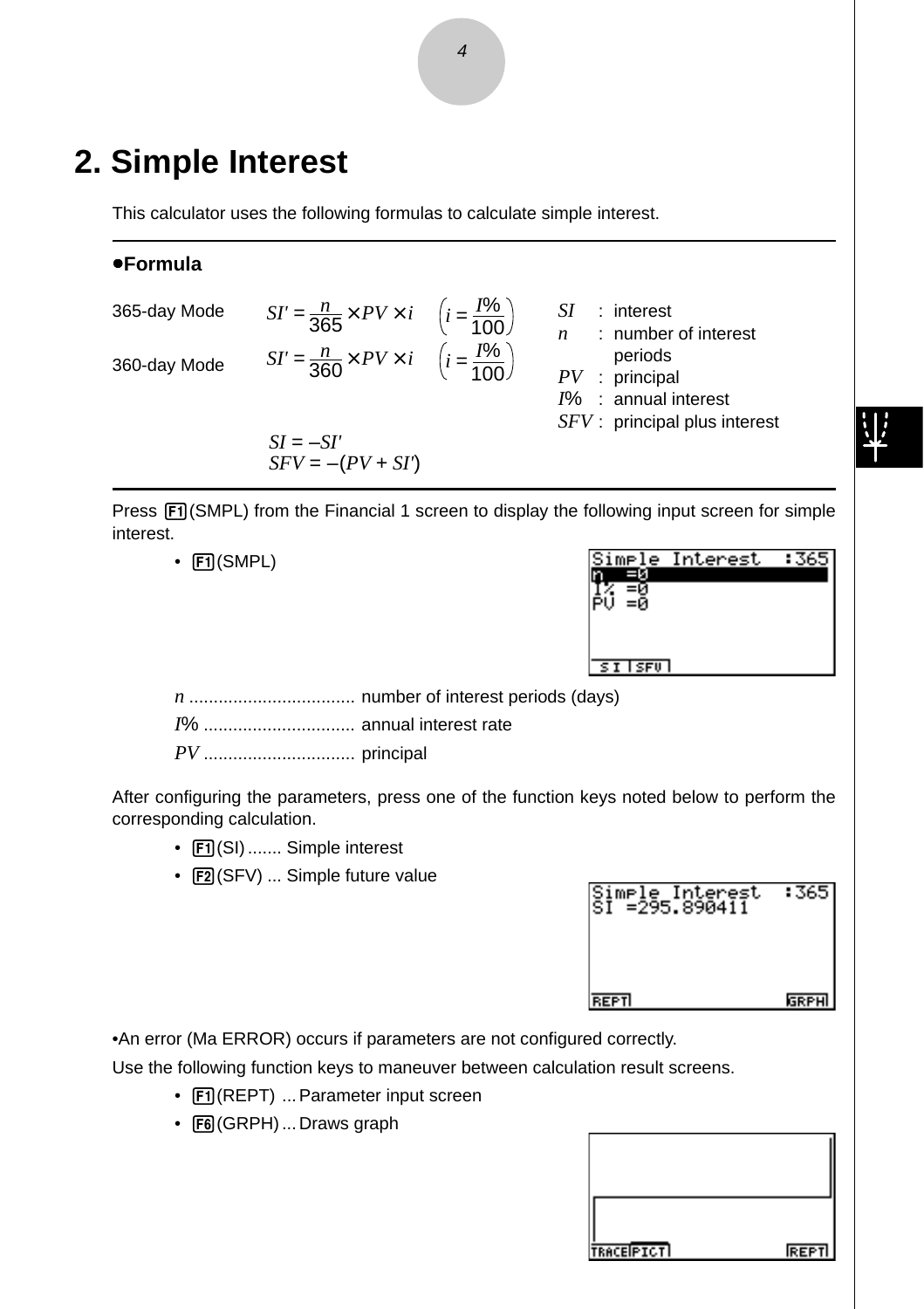After drawing a graph, you can press  $[FT]$  (TRACE) to turn on trace and read calculation results along the graph.

Each press of  $\odot$  while trace is turned on cycles the displayed value in the sequence: present value  $(PV)$  -> simple interest  $(SI)$  -> simple future value  $(SFV)$ . Pressing  $\bigcirc$  cycles in the reverse direction.

| <b>PV=-12000</b> |  |
|------------------|--|

Press  $\overline{\text{ESC}}$  to turn off trace.

Press  $\epsilon$  again to return to the parameter input screen.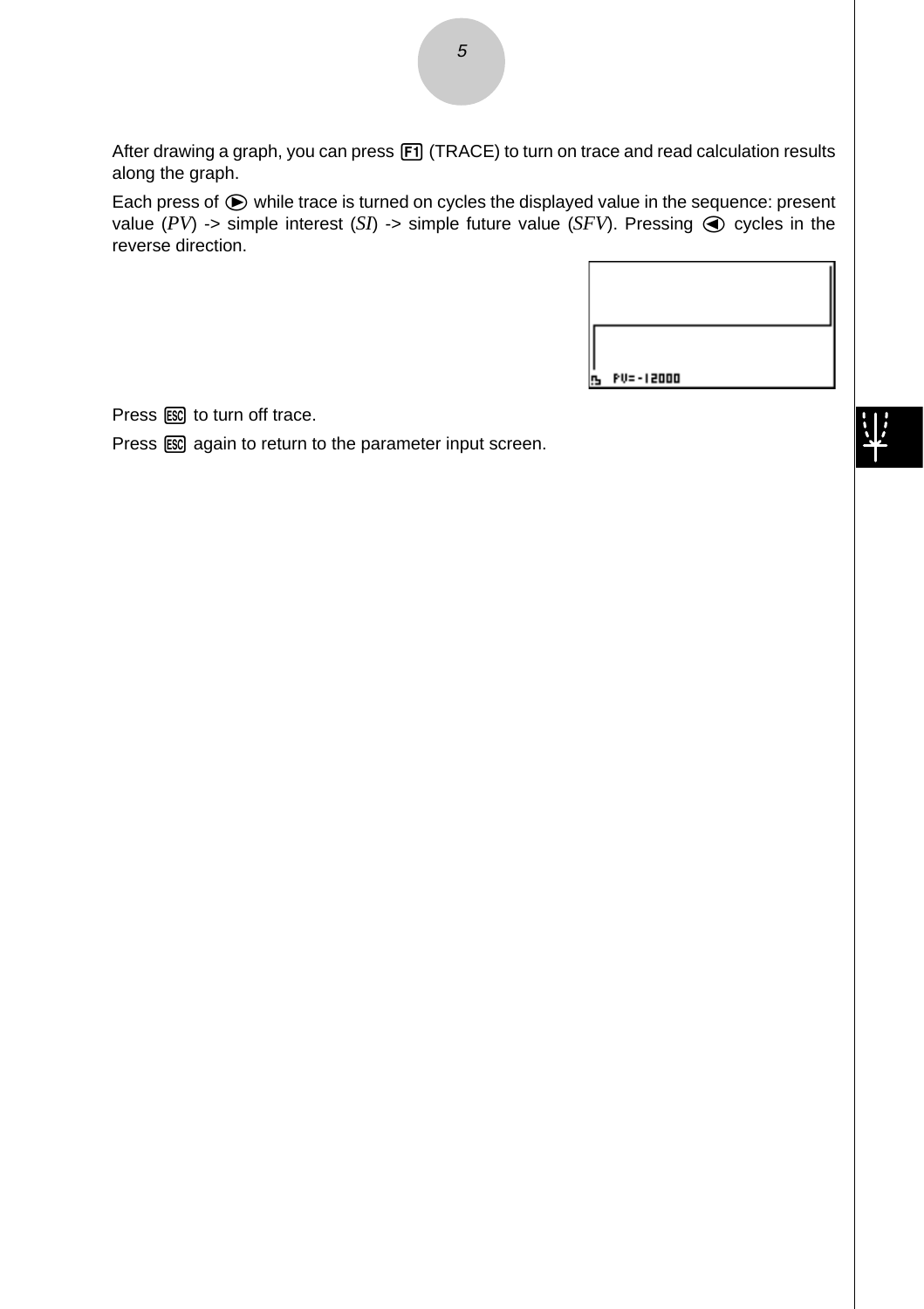### **3. Compound Interest**

This calculator uses the following standard formulas to calculate compound interest.

#### u**Formula I**

$$
PV + PMT \bullet \frac{(1 + i \bullet S)[(1 + i)^{n} - 1]}{i(1 + i)^{n}} + FV \frac{1}{(1 + i)^{n}} = 0 \qquad \left(i = \frac{I}{100}\right)
$$

 $\frac{m_1}{i}$   $\left[ -\frac{(1+iS)(n(1+i)^{-n-1})}{i} \right]$ 

Here:

$$
PV = -(PMT \bullet \alpha + FV \bullet \beta)
$$

$$
V = -\frac{PMT \bullet \alpha + PV}{\beta}
$$

$$
PMT = -\frac{PV + FV \bullet \beta}{\alpha}
$$

$$
n = \frac{\log \left\{ \frac{(1+iS) PMT - FVi}{(1+iS) PMT + PVi} \right\}}{\log(1+i)}
$$

$$
\alpha = \frac{(1+i \cdot S)[(1+i)^{n} - 1]}{i(1+i)^{n}}
$$

 $F(i) = \frac{PMT}{i} \left[ - \frac{(1+iS)[1-(1+i)^{-n}]}{i} \right]$ 

*PV* : present value *FV* : future value *PMT* : payment

*n* : number of compound periods<br>*I%* : annual interest rate *I*% : annual interest rate

*i* is calculated using Newton's Method.

*S* = 0 assumed for end of term

*S* = 1 assumed for beginning of term

$$
+S[1-(1+i)^{-n}]
$$
  $-FV\cdot n(1+i)^{-n-1}$ 

 $\beta = \frac{1}{(1+i)^n}$ 

 $F(i)$  = Formula I

u**Formula II (***I***% = 0)**

$$
PV + PMT \times n + FV = 0
$$
  
Here:  

$$
PV = -(PMT \bullet n + FV)
$$

$$
FV = -(PMT \bullet n + PV)
$$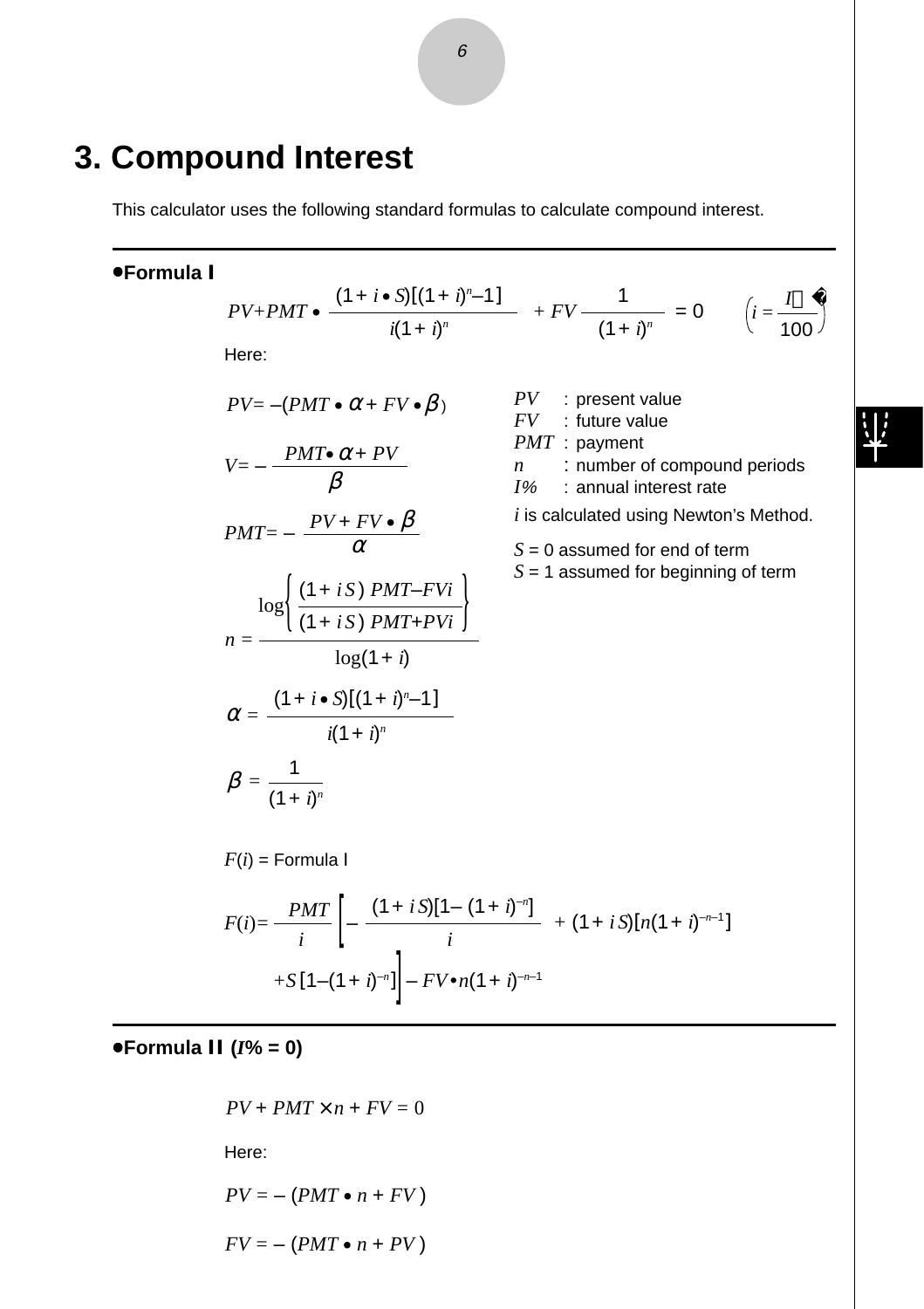$$
PMT = -\frac{PV + FV}{n}
$$

$$
n = -\frac{PV + FV}{PMT}
$$

• A deposit is indicated by a plus sign  $(+)$ , while a withdrawal is indicated by a minus sign  $(-)$ .

#### u**Converting between the nominal interest rate and effective interest rate**

The nominal interest rate (*I*% value input by user) is converted to an effective interest rate (*I*%') when the number of installments per year (*P/Y*) is different from the number of compound interest calculation periods (*C/Y*). This conversion is required for installment savings accounts, loan repayments, etc.

$$
I\%' = \left\{ (1 + \frac{I\%}{100 \times [C / Y]})^{\frac{[C / Y]}{[P / Y]}} 1 \right\} \times 100
$$
  
 
$$
P/Y: \text{ installment}
$$
  
 
$$
C/Y: \text{ compounding}
$$
  
 
$$
C/Y: \text{ compounding}
$$
  
 
$$
\text{periods per year}
$$

#### **When calculating** *n***,** *PV***,** *PMT***,** *FV*

The following calculation is performed after conversion from the nominal interest rate to the effective interest rate, and the result is used for all subsequent calculations.

$$
i=I\%'+100
$$

#### **When calculating** *I***%**

After *I*% is obtained, the following calculation is performed to convert to *I*%'.



The value of *I*%' is returned as the result of the *I*% calculation.

Press  $[Fe]$ (CMPD) from the Financial 1 screen to display the following input screen for compound interest.

 $\cdot$   $\boxed{F2}$ (CMPD)

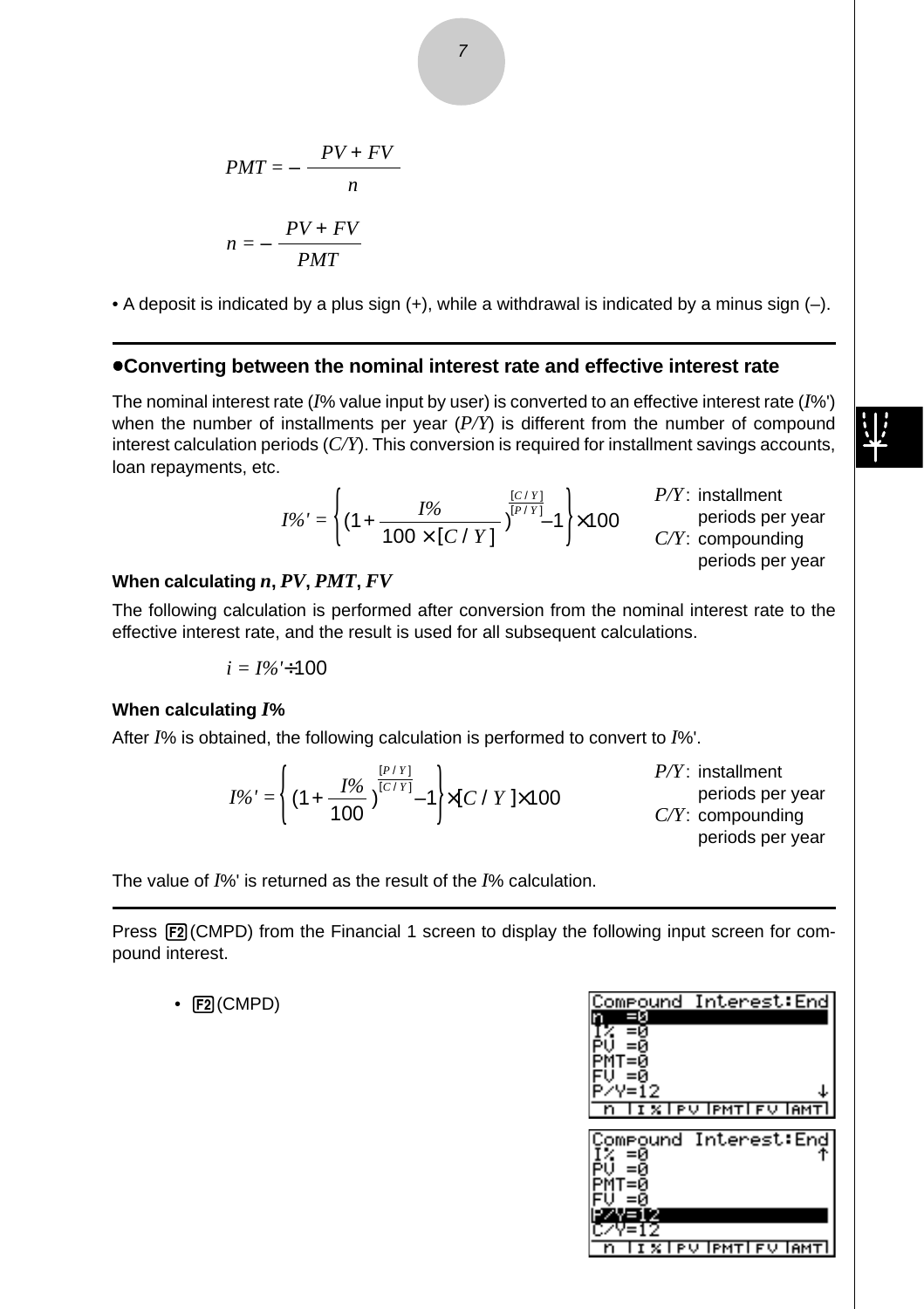| 1%  annual interest rate |                                                                                                  |
|--------------------------|--------------------------------------------------------------------------------------------------|
|                          | of savings)                                                                                      |
|                          | posit in case of savings)                                                                        |
|                          | FV  future value (unpaid balance in case of loan; principal plus<br>interest in case of savings) |
|                          |                                                                                                  |
|                          |                                                                                                  |
|                          |                                                                                                  |

#### **Inputting Values**

A period (*n*) is expressed as a positive value. Either the present value (*PV*) or future value (*FV*) is positive, while the other (*PV* or *FV*) is negative.

#### **Precision**

This calculator performs interest calculations using Newton's Method, which produces approximate values whose precision can be affected by various calculation conditions. Because of this, interest calculation results produced by this calculator should be used keeping the above limitation in mind or the results should be verified.

After configuring the parameters, press one of the function keys noted below to perform the corresponding calculation.

- F1(n) ............ Number of compound periods
- [F2] (I%) ......... Annual interest rate
- $\bullet$   $\overline{F3}$ (PV) ......... Prevent value (Loan: loan amount; Savings: balance)
- F4(PMT) ...... Payment (Loan: installment; Savings: deposit)
- $\bullet$   $\overline{F5}$ (FV) ......... Future value (Loan: unpaid balance; Savings: principal plus interest)
- [F6] (AMT) ...... Amortization screen

| Compound Interest<br>I% =0.5070905364 |               |      |  |
|---------------------------------------|---------------|------|--|
|                                       |               |      |  |
| REPTI                                 | <u>Гамт I</u> | GRPH |  |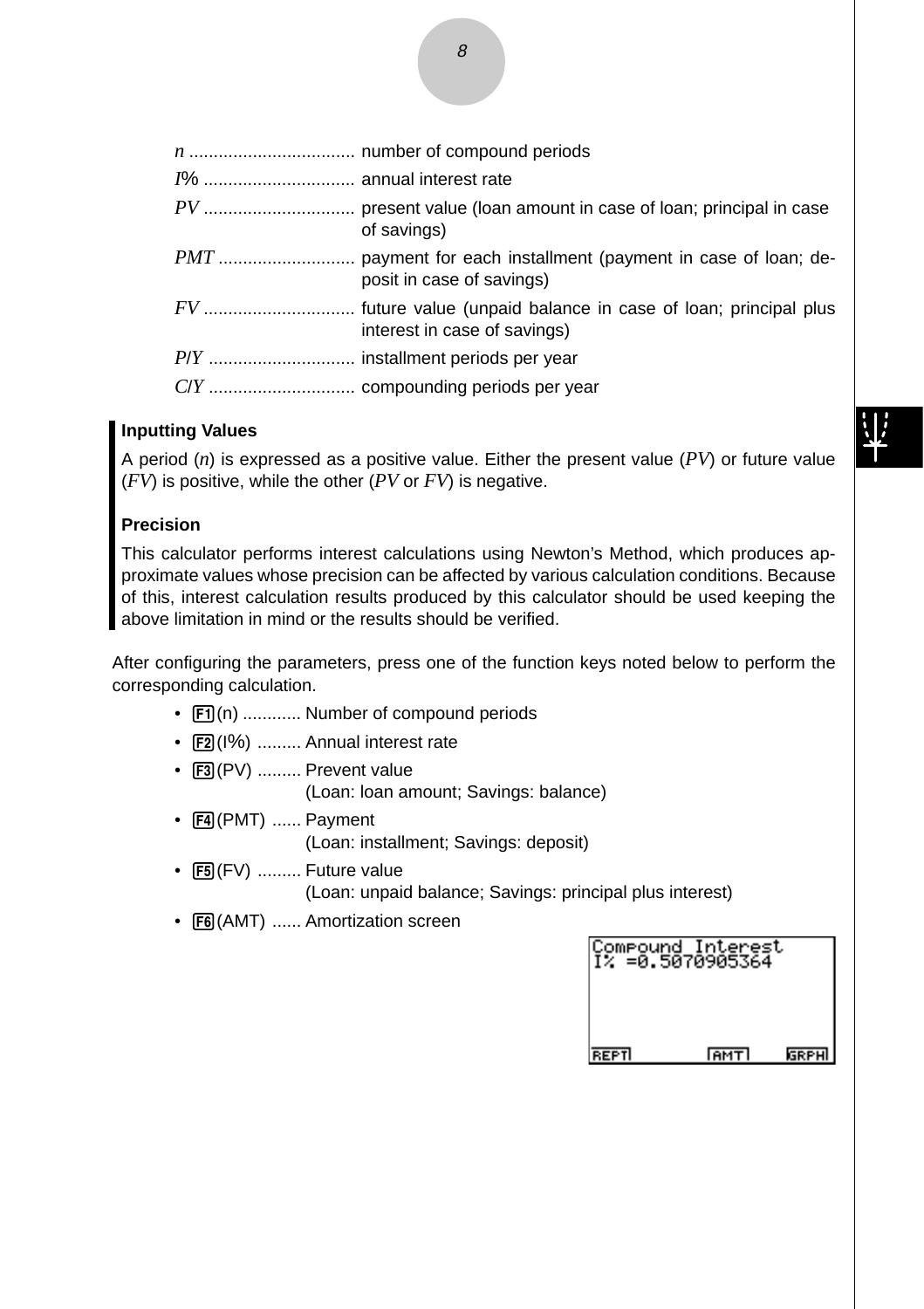•An error (Ma ERROR) occurs if parameters are not configured correctly.

Use the following function keys to maneuver between calculation result screens.

- [F1] (REPT) .... Parameter input screen
- F4(AMT) ...... Amortization screen
- F6 (GRPH) .... Draws graph

| TRACEPICT | <b>REPT</b> |
|-----------|-------------|

业

After drawing a graph, you can press  $F1$ (TRACE) to turn on trace and read calculation results along the graph.

 $PU = -10000$ 

Press  $\overline{\text{ESC}}$  to turn off trace.

Press  $\overline{ES}$  again to return to the parameter input screen.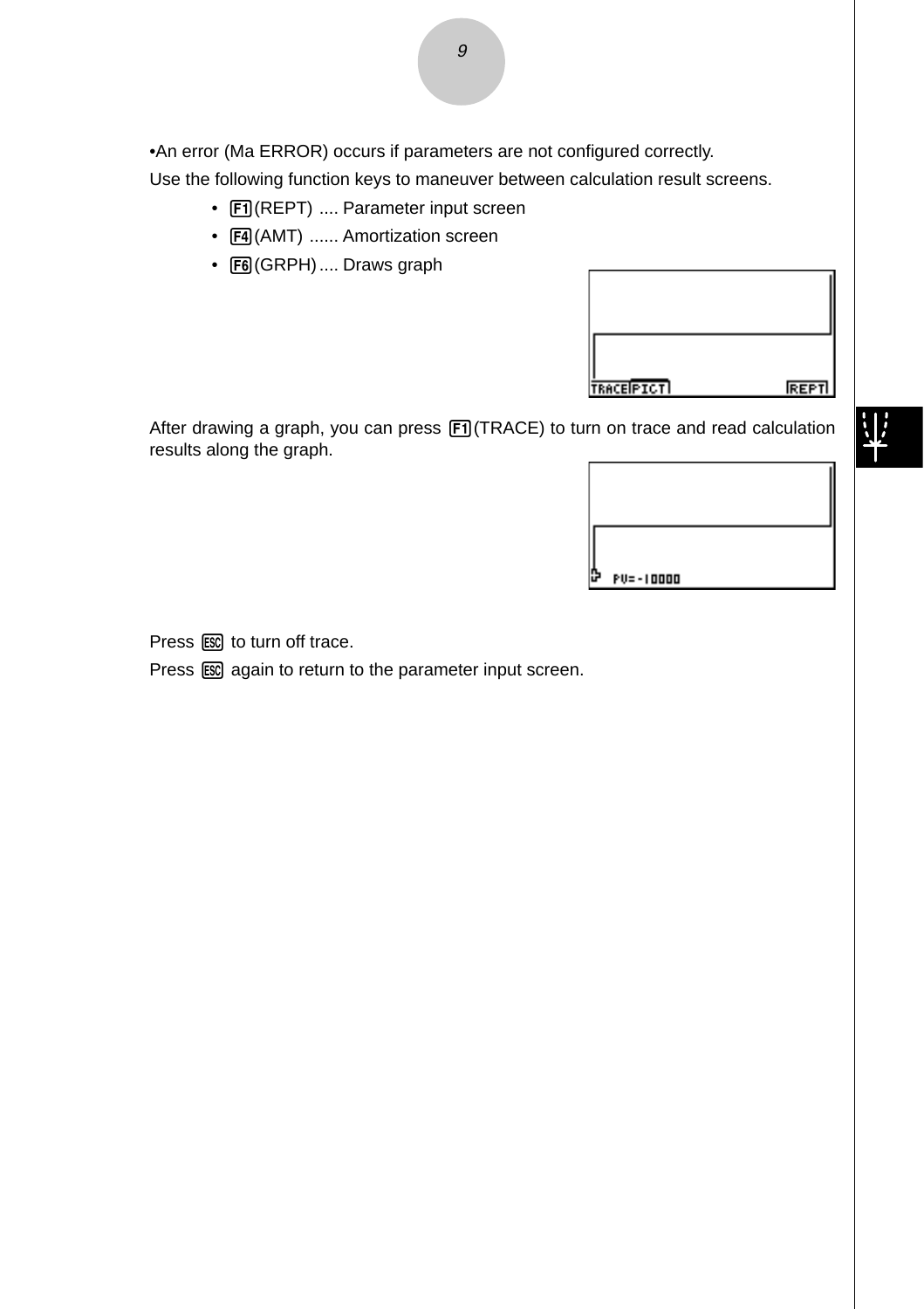## **4. Cash Flow (Investment Appraisal)**

This calculator uses the discounted cash flow (DCF) method to perform investment appraisal by totalling cash flow for a fixed period. This calculator can perform the following four types of investment appraisal.

- Net present value (*NPV*)
- Net future value (*NFV*)
- Internal rate of return (*IRR*)
- Pay back period (*PBP*)

A cash flow diagram like the one shown below helps to visualize the movement of funds.



With this graph, the initial investment amount is represented by  $CF_0$ . The cash flow one year later is shown by *CF*1, two years later by *CF*2, and so on.

Investment appraisal can be used to clearly determine whether an investment is realizing profits that were originally targeted.

 $\bullet$ *NPV* 

$$
NPV = CF_0 + \frac{CF_1}{(1+i)} + \frac{CF_2}{(1+i)^2} + \frac{CF_3}{(1+i)^3} + \dots + \frac{CF_n}{(1+i)^n} \qquad \left(i = \frac{I}{100}\right)
$$

*n*: natural number up to 254

 $\bullet$ *NFV* 

$$
NFV = NPV \times (1 + i)^n
$$

u*IRR*

$$
0 = CF_0 + \frac{CF_1}{(1+i)} + \frac{CF_2}{(1+i)^2} + \frac{CF_3}{(1+i)^3} + \dots + \frac{CF_n}{(1+i)^n}
$$

In this formula,  $NPV = 0$ , and the value of *IRR* is equivalent to  $i \times 100$ . It should be noted, however, that minute fractional values tend to accumulate during the subsequent calculations performed automatically by the calculator, so *NPV* never actually reaches exactly zero. *IRR* becomes more accurate the closer that *NPV* approaches to zero.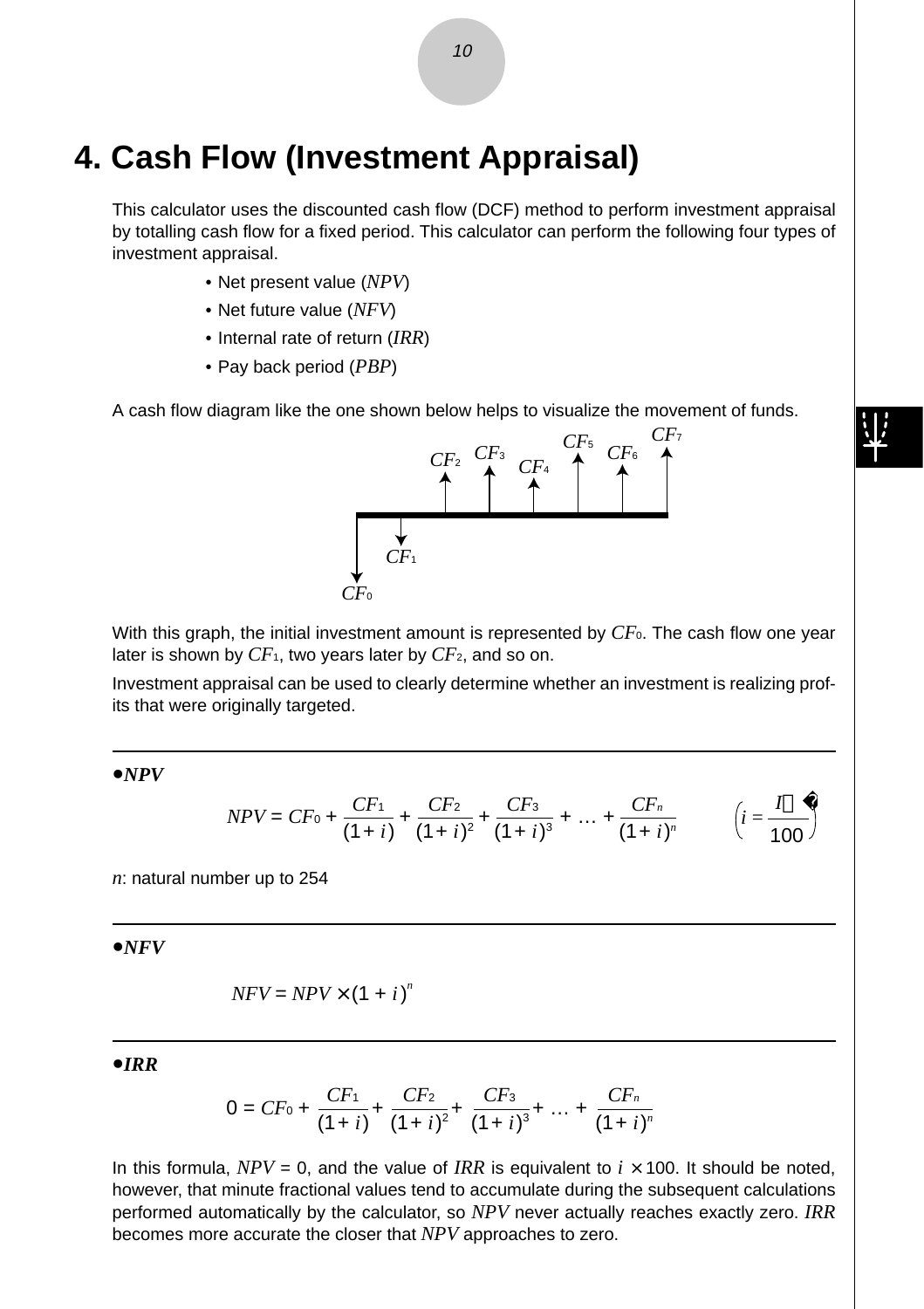#### u*PBP*

Initial value of  $N$  when  $NPV \geq 0$ .

- Press [F3] (CASH) from the Financial 1 screen to display the following input screen for Cash Flow.
	- $\cdot$   $[3]$ (CASH)



**NPUTTER TPBP INFUTFLISTICTST** 

*I*% ............................... interest rate (%) Csh .............................. list for cash flow

If you have not yet input data into a list, press  $[FS]$  ( $\blacktriangleright$  LIST) and input data into a list.

After configuring the parameters, press one of the function keys noted below to perform the corresponding calculation.

- Fil(NPV)........ Net present value
- F2(IRR) ......... Internal rate of return
- [F3] (PBP) ........ Pay back period
- [F4] (NFV) ........ Net future value
- [F5] ( $\blacktriangleright$  LIST) .... Inputs data from a list
- [F6] (LIST) ....... Specifies a list for data input

| Cash Flow<br>NPV=9610.156175 |      |
|------------------------------|------|
| <b>REPT</b>                  | GRPH |

•An error (Ma ERROR) occurs if parameters are not configured correctly.

Use the following function keys to maneuver between calculation result screens.

- Fil(REPT) .... Parameter input screen
- F6(GRPH) .... Draws graph

| TRACEPTCT |  | <b>REPTI</b> |
|-----------|--|--------------|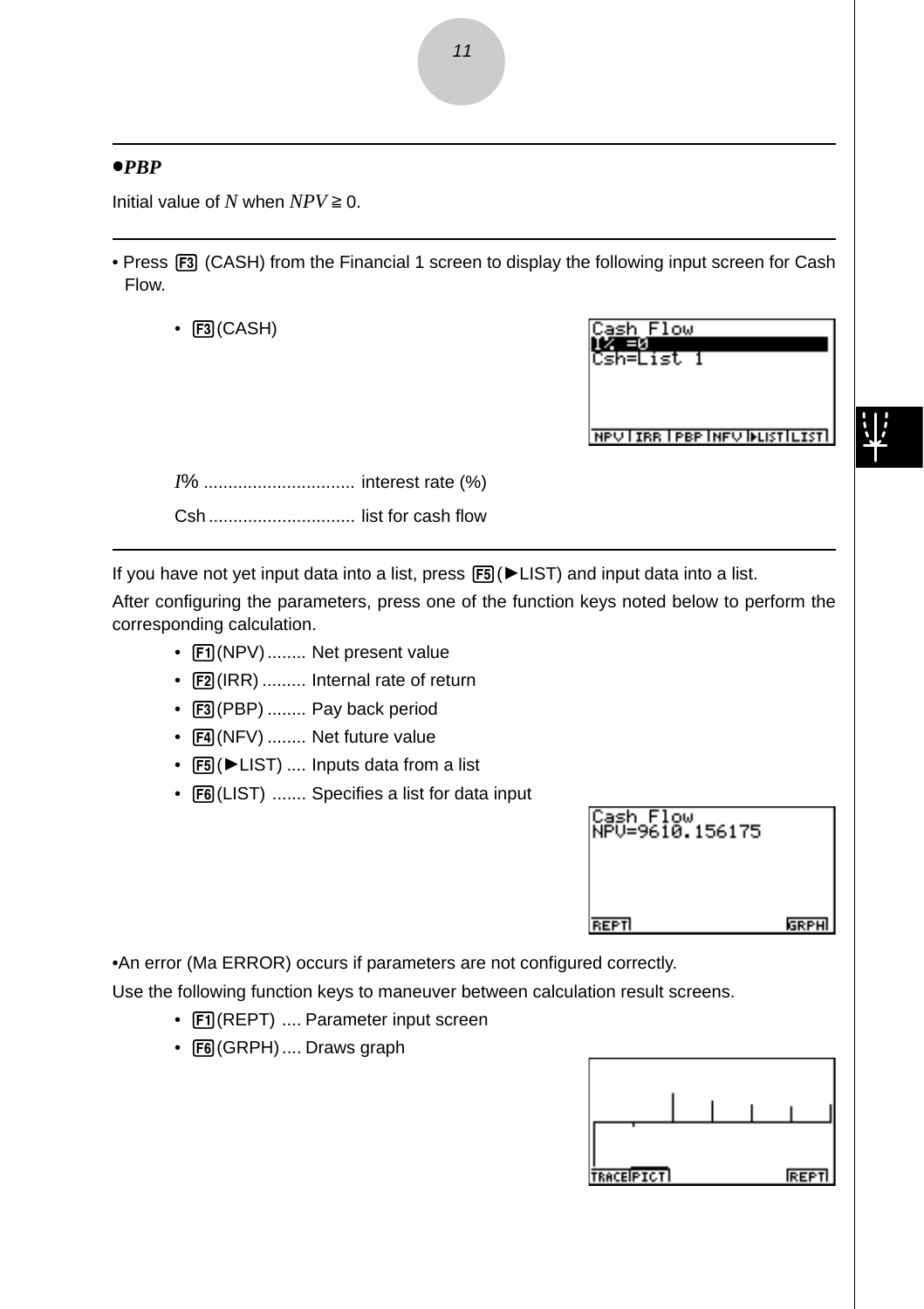After drawing a graph, you can press [F1] (TRACE) to turn on trace and read calculation results along the graph.



 $\downarrow$ 

Press  $\overline{\text{ESC}}$  to turn off trace.

Press  $\overline{ES}$  again to return to the parameter input screen.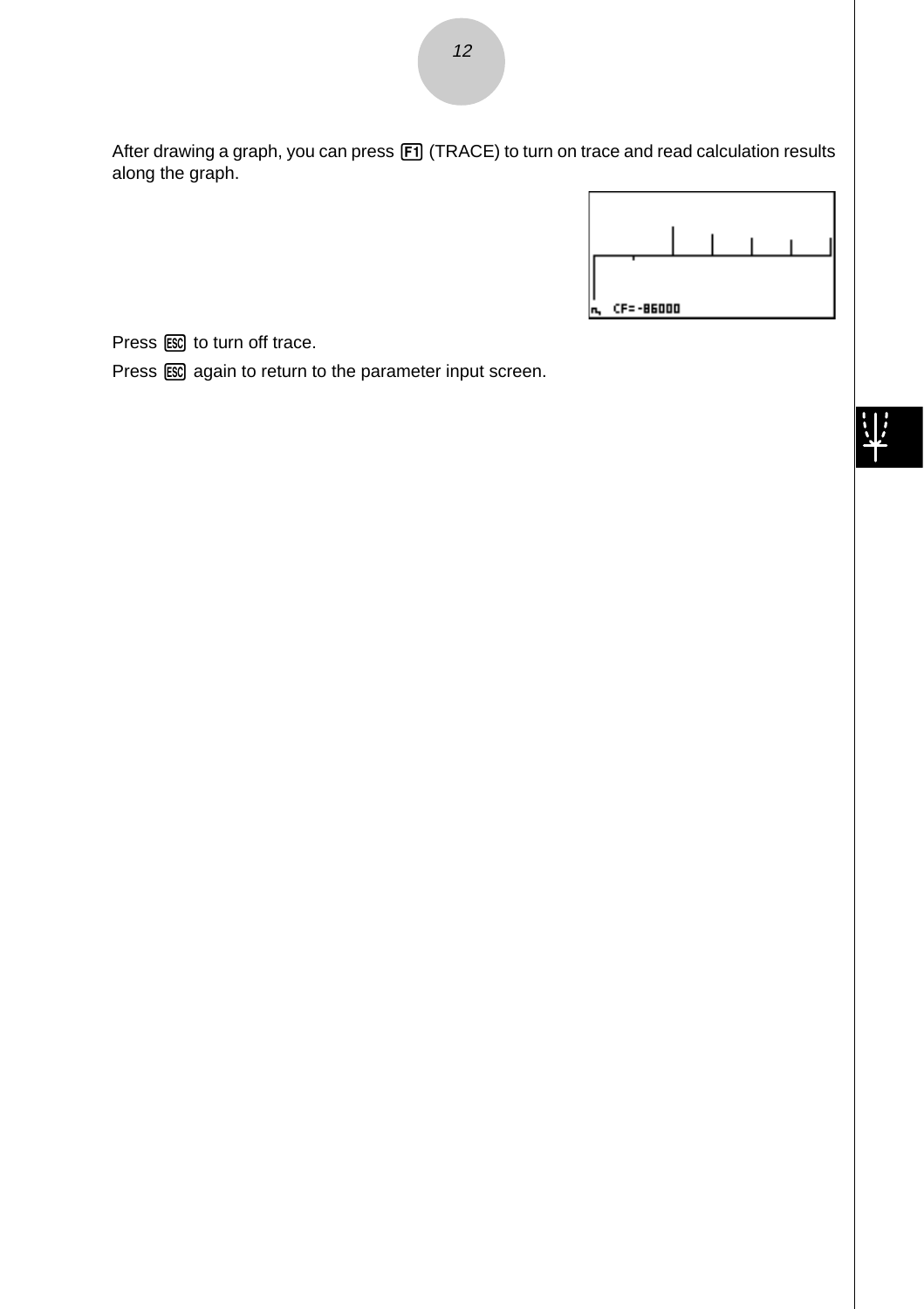## **5. Amortization**

This calculator can be used to calculate the principal and interest portion of a monthly installment, the remaining principal, and amount of principal and interest repaid up to any point.

#### u**Formula**



*a*: interest portion of installment PM1 (*INT*)

*b*: principal portion of installment PM1 (*PRN*)

*c*: balance of principal after installment PM2 (*BAL*)

*d*: total principal from installment PM1 to payment of installment PM2 (Σ*PRN*)

*e*: total interest from installment PM1 to payment of installment PM2 (Σ*INT*)

 $a + b$  = one repayment (*PMT*)

 $a: INT_{PM1} = | BAL_{PM1-1} \times i| \times (PMT \text{ sign})$  $b$  **·** *PRN*<sub>PM1</sub> = *PMT* + *BAL*<sub>PM1–1</sub>  $\times$  *i*  $c : BAL_{PM2} = BAL_{PM2-1} + PRN_{PM2}$  $d$  :  $\frac{PMS}{PM} PRN = PRN$ PM1 +  $PRN$ PM1+1 + ... +  $PRN$ PM2  $e$  :  $\sum_{\text{PMI}}^{\text{PM2}}$  *INT* = *INT* pm<sub>1</sub> + *INT* pm<sub>1+1</sub> + … + *INT* pm<sub>2</sub> PM1 PM1

 $BAL<sub>0</sub> = PV (INT<sub>1</sub> = 0$  and  $PRN<sub>1</sub> = PMT$  at beginning of installment term)

#### u**Converting between the nominal interest rate and effective interest rate**

The nominal interest rate (*I*% value input by user) is converted to an effective interest rate (*I*%') for installment loans where the number of installments per year is different from the number of compound interest calculation periods.

$$
I\%' = \left\{ (1 + \frac{I\%}{100 \times [C / Y]})^{\frac{[C / Y]}{[P / Y]}} - 1 \right\} \times 100
$$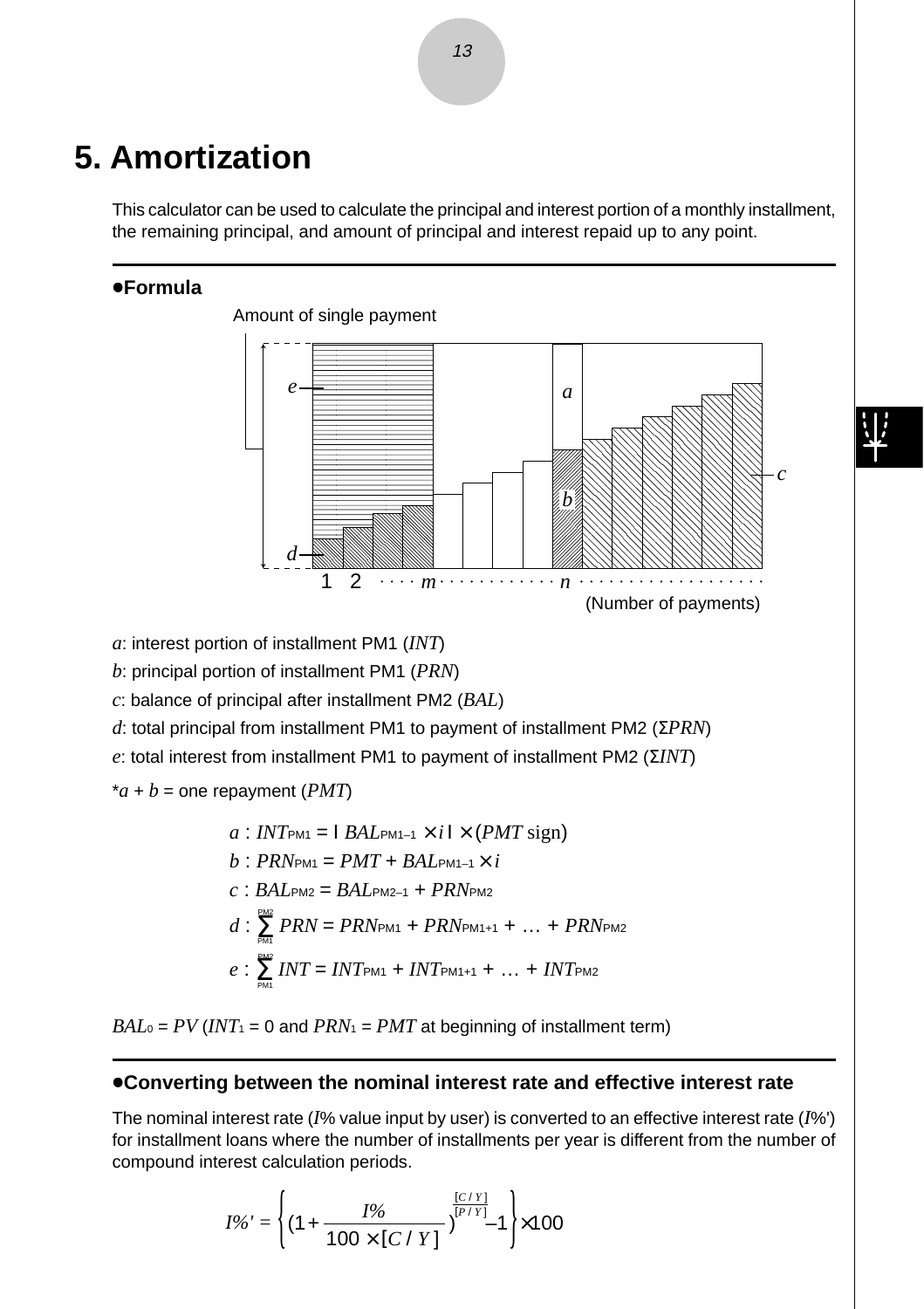The following calculation is performed after conversion from the nominal interest rate to the effective interest rate, and the result is used for all subsequent calculations.

 $i = 1\% + 100$ 

Press  $\overline{[F4]}$ (AMT) from the Financial 1 screen to display the following input screen for interest rate conversion.

 $\cdot$   $\boxed{F4}$ (AMT)

| : End<br>mortization                   |
|----------------------------------------|
|                                        |
|                                        |
|                                        |
| т=и                                    |
| <b>BAL I INT I PRN EINT EPRNICMPDI</b> |
|                                        |
| End<br>mortization                     |
|                                        |
|                                        |
|                                        |
|                                        |
| <b>INT I PRN EINT EPRNICMPDI</b>       |
|                                        |
| istallments 1 through $n$              |
| of installments 1 through $n$          |

After configuring the parameters, press one of the function keys noted below to perform the corresponding calculation.

- $\boxed{F1}$ (BAL) ........ Balance of principal after installment PM2
- $F2$ (INT) ......... Interest portion of installment PM1
- [F3] (PRN) ....... Principal portion of installment PM1
- [F4] (Σ INT) ...... Total interest paid from installment PM1 to installment PM2
- [F5] (Σ PRN) .... Total principal paid from installment PM1 to installment PM2
- F6(CMPD) .... Compound interest screen

|             | Amortization<br>PRN=-525.2603348 | : Endl      |
|-------------|----------------------------------|-------------|
| <b>REPT</b> | CMPD <sup>1</sup>                | <b>GRPH</b> |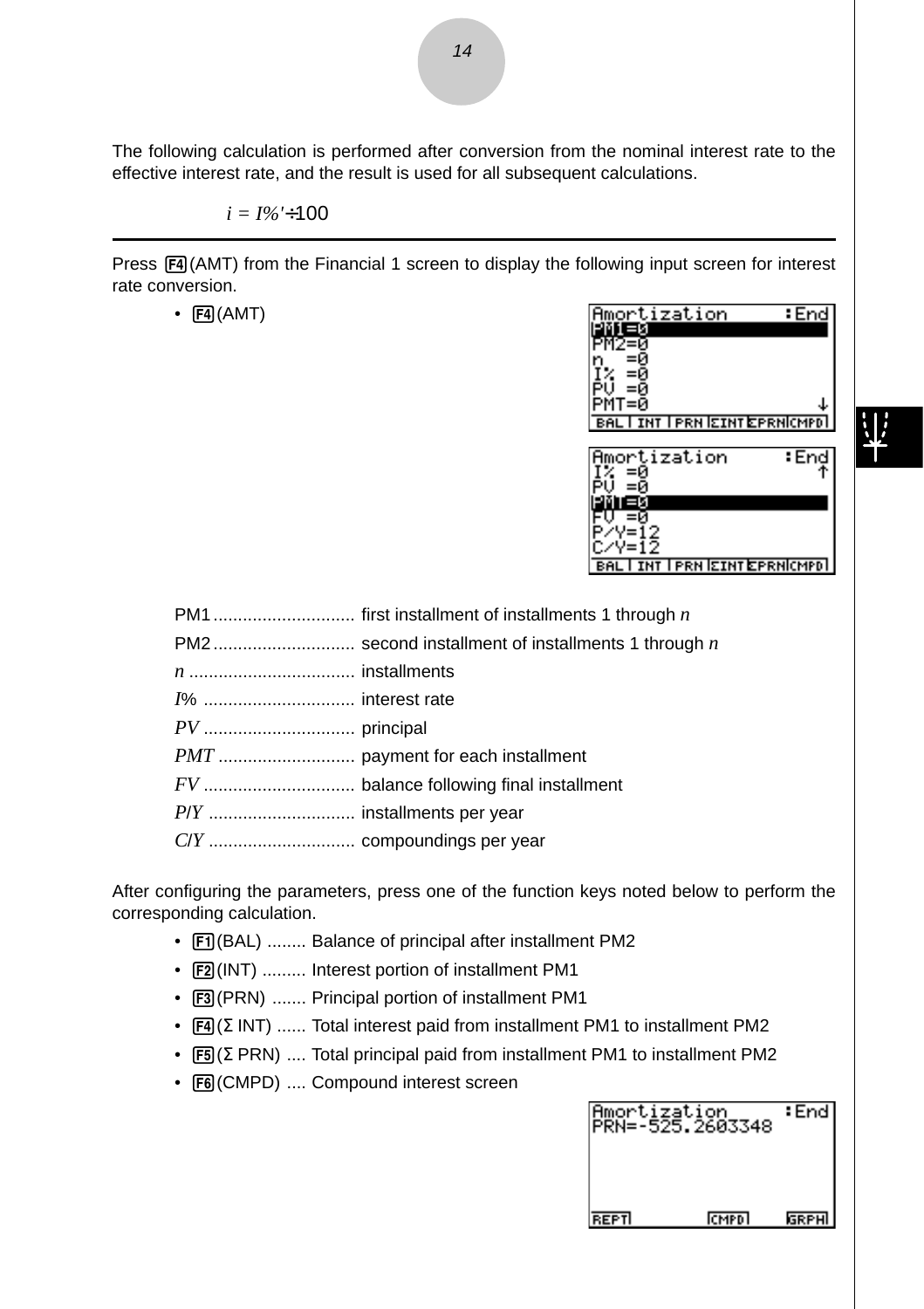•An error (Ma ERROR) occurs if parameters are not configured correctly.

Use the following function keys to maneuver between calculation result screens.

- Fil(REPT) ..... Parameter input screen
- F4(CMPD) .... Compound interest screen
- F6(GRPH) ..... Draws graph



业

After drawing a graph, you can press [F1] (TRACE) to turn on trace and read calculation results along the graph.

The first press of  $\overline{[F]}$  (TRACE) displays *INT* and *PRN* when  $n = 1$ . Each press of  $\bigcirc$  shows *INT* and *PRN* when  $n = 2$ ,  $n = 3$ , and so on.



Press [ESC] to turn off trace.

Press  $\overline{ES}$  again to return to the parameter input screen.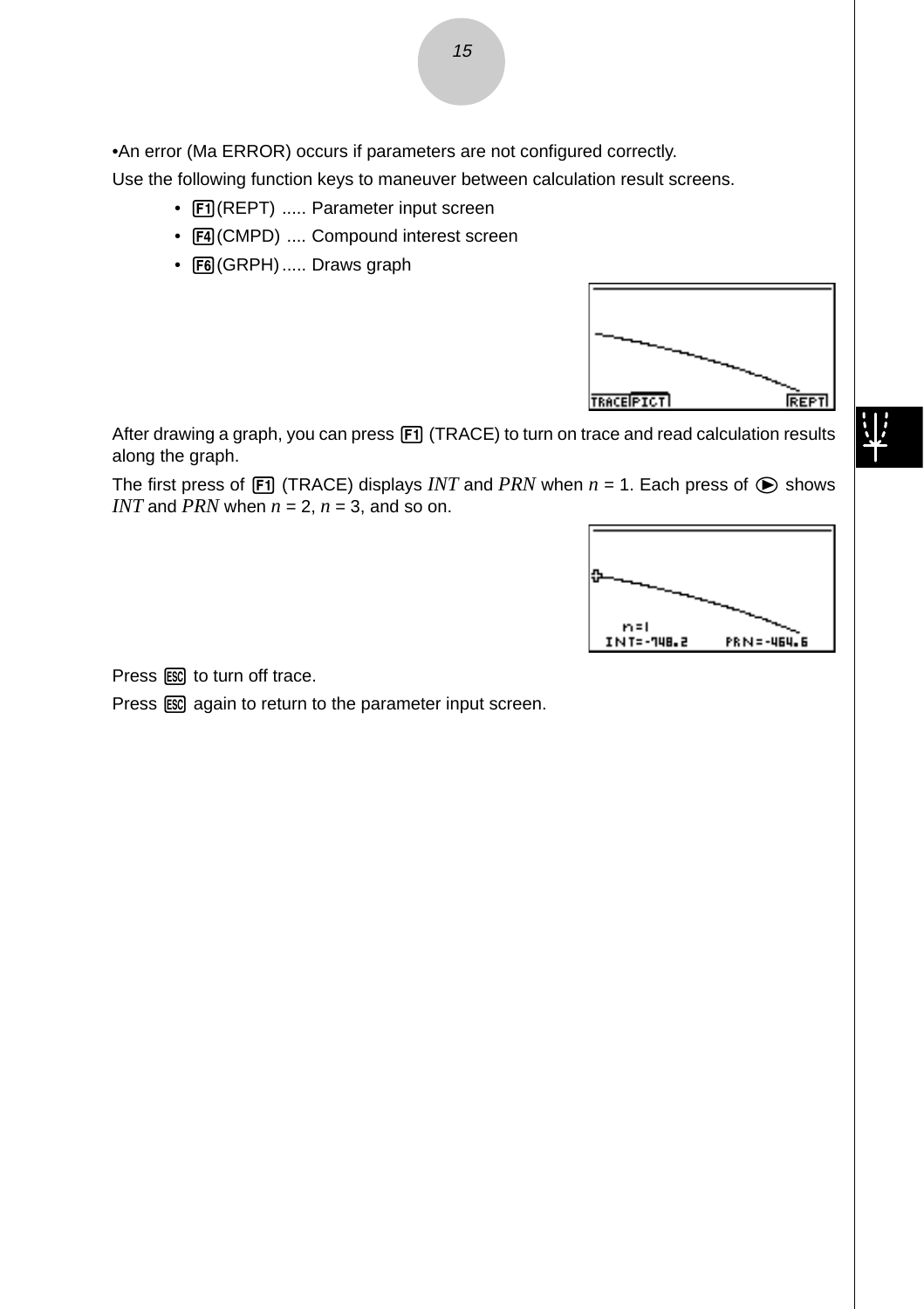## **6. Interest Rate Conversion**

The procedures in this section described how to convert between the annual percentage rate and effective interest rate.

#### u**Formula**

# $EFF = \left[\left(1 + \frac{APR/100}{n}\right)^n - 1\right] \times 100$  *APR* : annual percentage rate (%)<br>*EFF* : effective interest rate (%)  $APR = \left[ \left( 1 + \frac{EFF}{100} \right)^{\frac{1}{n}} - 1 \right] \times n \times 100$

- 
- *EFF* : effective interest rate (%)
	- *n* : number of compoundings

Press  $F5$  (CNVT) in the Financial 1 screen to display the following input screen for interest rate conversion.

 $\cdot$  F<sub>5</sub>(CNVT)

| Conversion       |  |
|------------------|--|
|                  |  |
|                  |  |
|                  |  |
|                  |  |
| <b>FEFFIFAPR</b> |  |

*n* ....................................... number of compoundings

*I*% ............................... interest rate

After configuring the parameters, press one of the function keys noted below to perform the corresponding calculation.

- $[FI]$  ( $EFF$ ) ... Converts annual percent rate to effective interest rate
- $[Fe](\blacktriangleright$  APR) ... Converts effective interest rate to annual percent rate

| Conversion<br>EFF=12.550881 |  |
|-----------------------------|--|
|                             |  |
| <b>REPT</b>                 |  |

•An error (Ma ERROR) occurs if parameters are not configured correctly.

Use the following function key to maneuver between calculation result screens.

•  $\boxed{F1}$ (REPT) ... Parameter input screen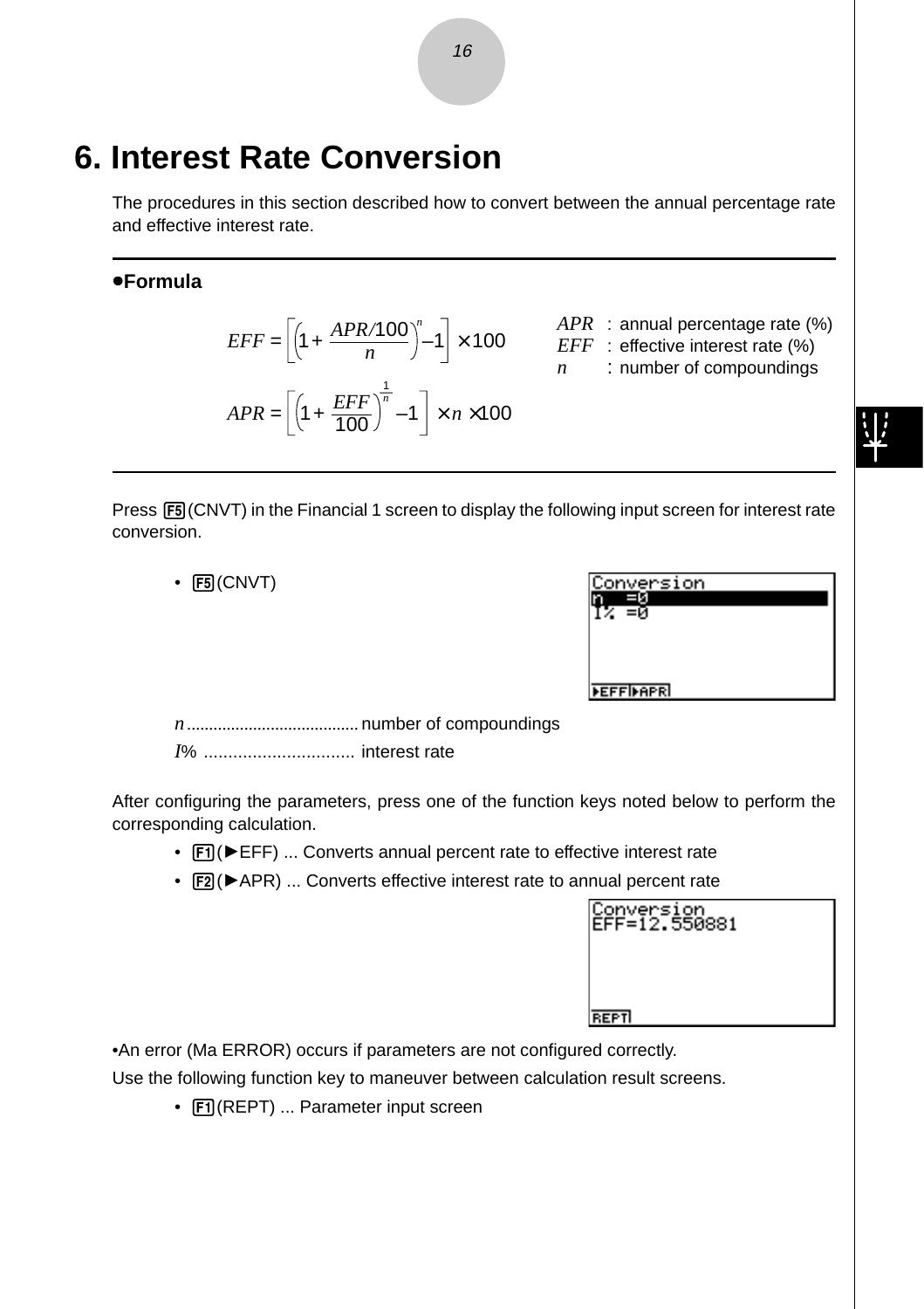## **7. Cost, Selling Price, Margin**

Cost, selling price, or margin can be calculated by inputting the other two values.

#### u**Formula**

$$
CST = SEL \left(1 - \frac{MRG}{100}\right)
$$

$$
SEL = \frac{CST}{1 - \frac{MRG}{100}}
$$

$$
MRG(\%) = \left(1 - \frac{CST}{SEL}\right) \times 100
$$

*CST* : cost *SEL* : selling price *MRG* : margin

Press  $\overline{[F1]}$  (COST) from the Financial 2 screen to display the following input screen.

 $\cdot$  F6( $\triangleright$ ) F1(COST)

| Cost/Sel/Marsin |  |
|-----------------|--|
|                 |  |
| rg=0            |  |
|                 |  |
|                 |  |
| COST SEL IMRG I |  |

Cst ............................... cost Sel ............................... selling price Mrg .............................. margin

After configuring the parameters, press one of the function keys noted below to perform the corresponding calculation.

- Fil(COST) ... Cost
- F2(SEL) ...... Selling price
- $\bullet$   $[FB]$  (MRG) ..... Margin

| Cost/Sel/Marsin<br>Cst=1700 |  |
|-----------------------------|--|
|                             |  |
| <b>REPT</b>                 |  |

•An error (Ma ERROR) occurs if parameters are not configured correctly.

Use the following function key to maneuver between calculation result screens.

•  $[FI]$ (REPT) ... Parameter input screen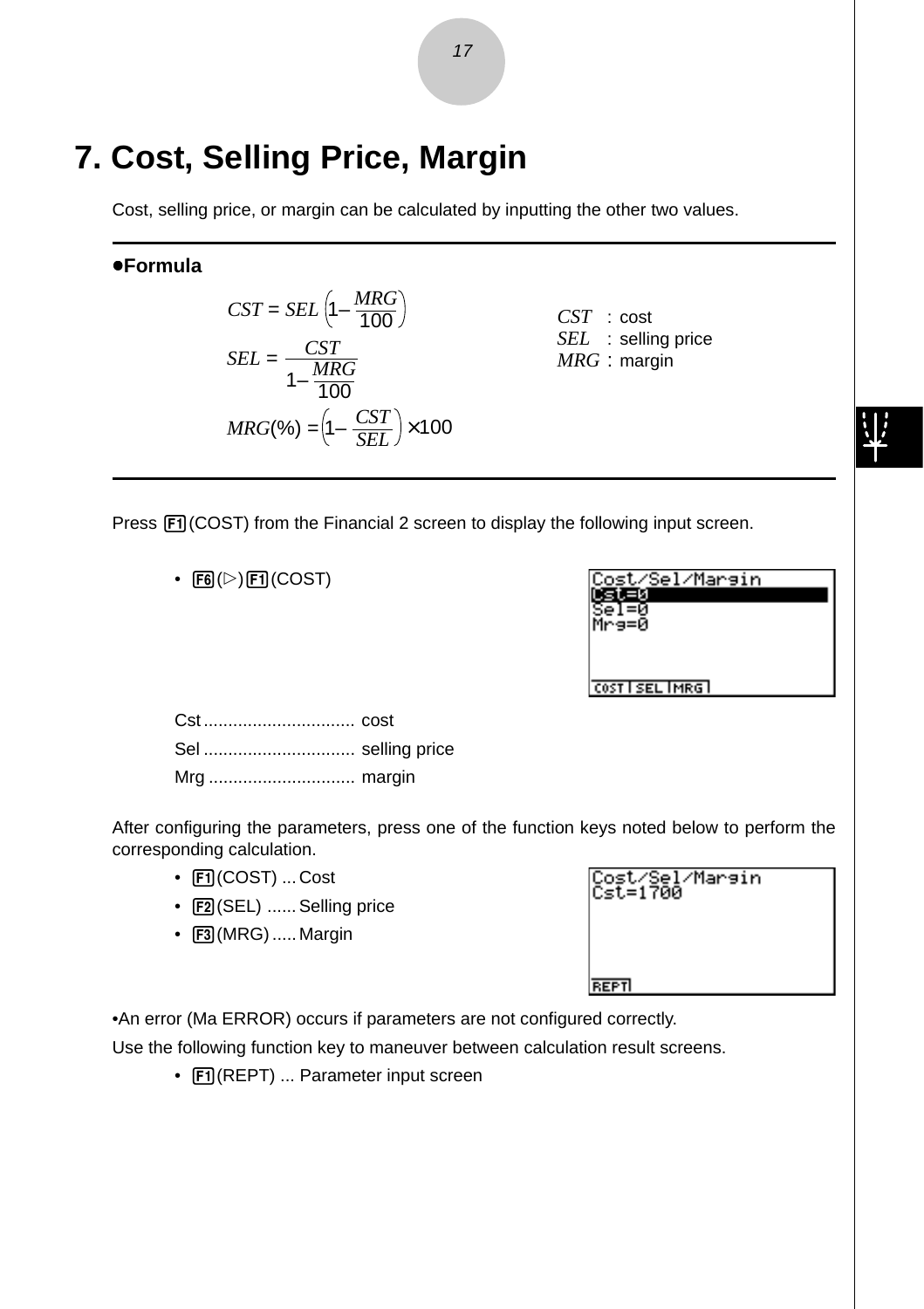## **8. Day/Date Calculations**

You can calculate the number of days between two dates, or you can determine what date comes a specific number of days before or after another date.

Press **[F2]** (DAYS) from the Financial 2 screen to display the following input screen for day/date calculation.

•  $FB(E)$  $FB$  $(DAYS)$ 



PRD MI+D MI-D

d1 ................................ date 1 d2 ................................ date 2 D ................................. number of days

• The set up screen can be used to specify either a 365-day or 360-day year for financial calculations. Day/date calculations are also performed in accordance with the current setting for number of days in the year, but the following calculations cannot be performed when the 360-day year is set. Attempting to do so causes an error.

(Date) + (Number of Days)

- (Date) (Number of Days)
- The allowable calculation range is January 1, 1901 to December 31, 2099.

To input a date, first highlight d1 or d2. Pressing a number key to input the month causes an input screen like the one shown below to appear on the display.



Input the month, day, and year, pressing [IIIE after each.



After configuring the parameters, press one of the function keys noted below to perform the corresponding calculation.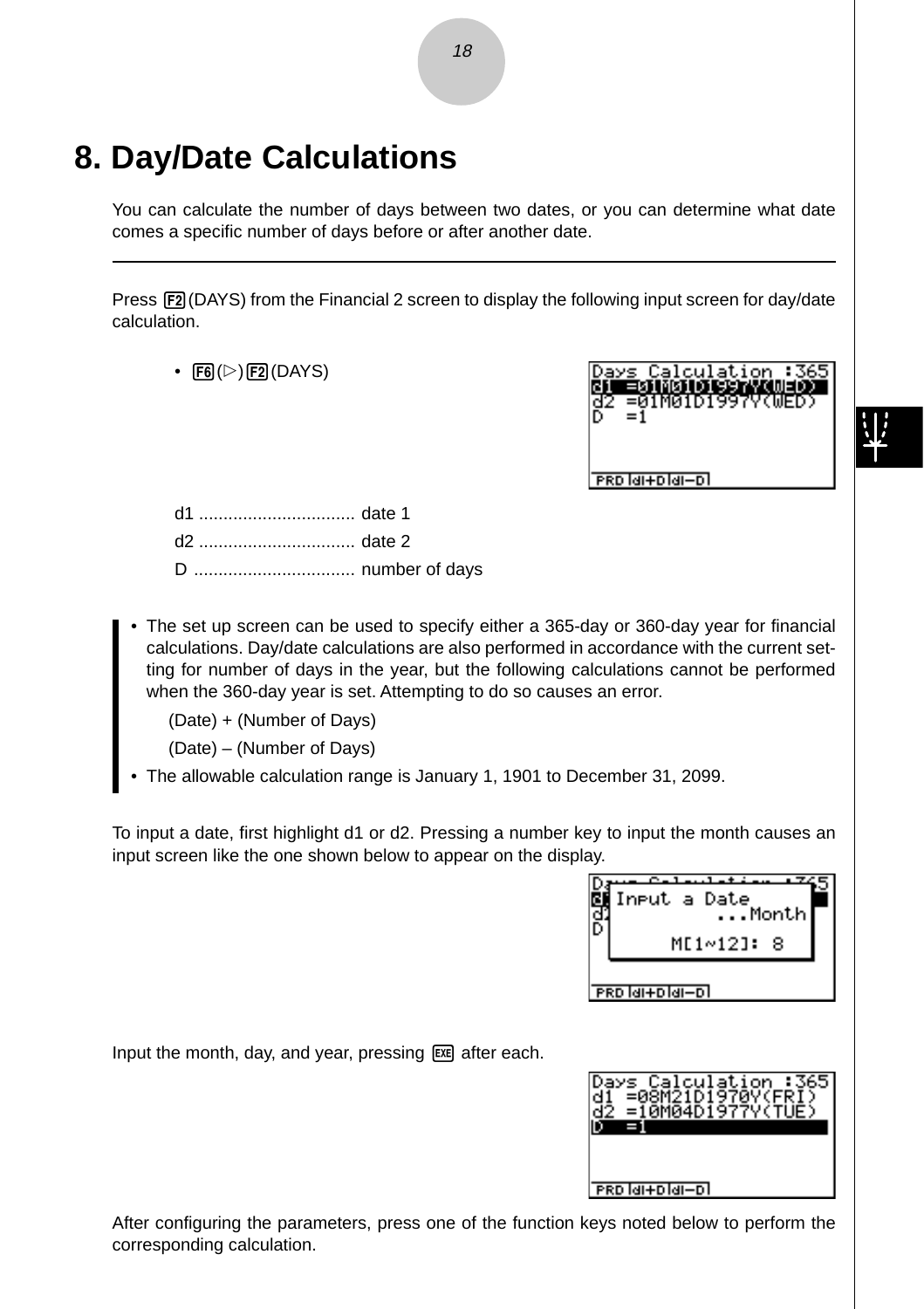- $\textsf{[F1]}(\textsf{PRD})$  ...... Number of days from d1 to d2 (d2 d1)
- $[**F2**](d1+D)$  ..... d1 plus a number of days  $(d1 + D)$
- $\overline{F3}(d1 D)$  ... d1 minus a number of days  $(d1 D)$



•An error (Ma ERROR) occurs if parameters are not configured correctly.

Use the following function key to maneuver between calculation result screens.

•  $\boxed{F1}$ (REPT) .... Parameter input screen

#### **360-day Date Mode Calculations**

The following describes how calculations are processed when 360 is specified for the Date Mode item in the SET UP screen.

- If d1 is day 31 of a month, d1 is treated as day 30 of that month is used.
- If d2 is day 31 of a month, d2 is treated as day 1 of the following month, unless d1 is day 30.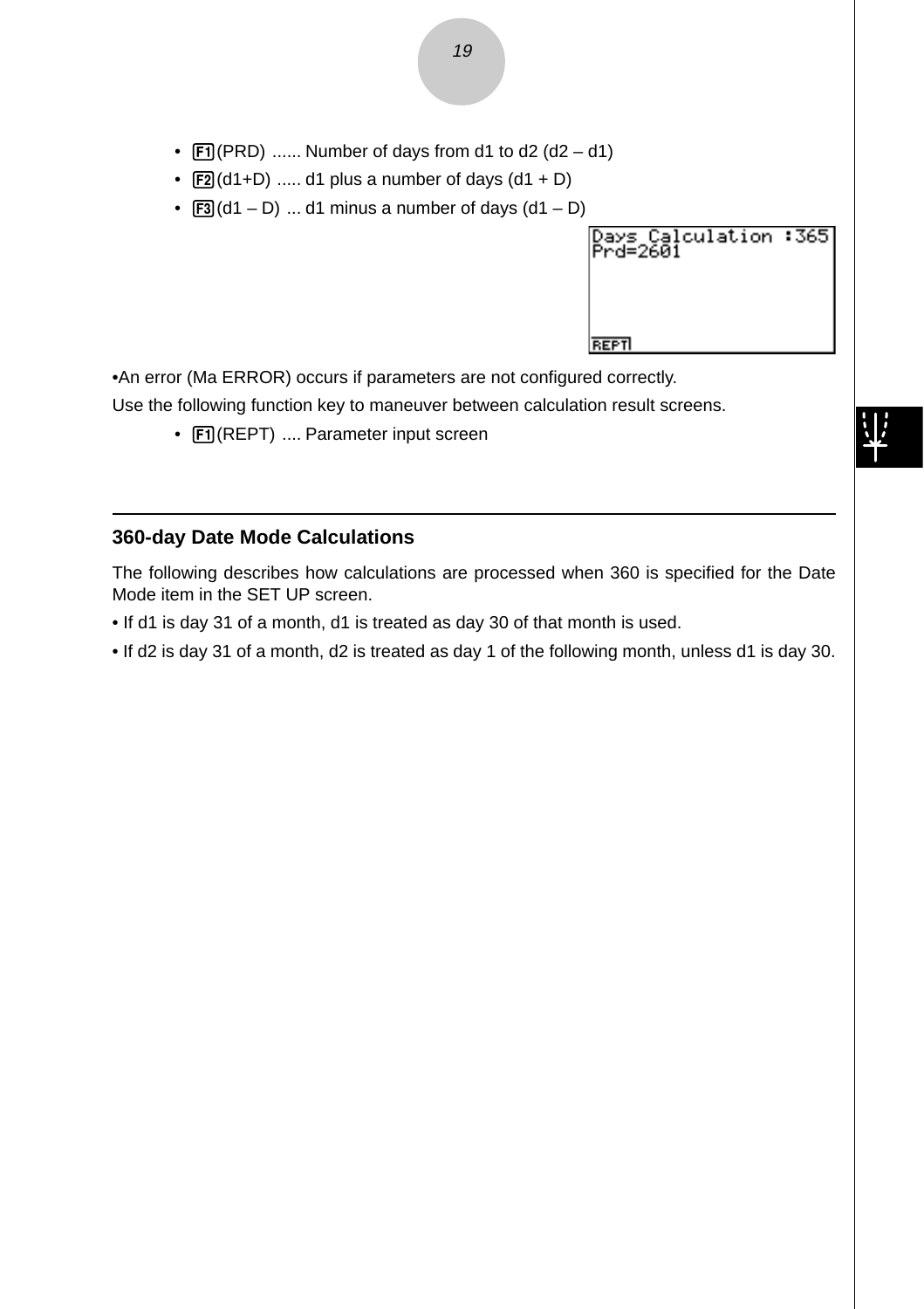## **9. Depreciation**

Any of the following four methods can be used to calculated depreciation.

#### $\bullet$ **Straight-Line Method**

The straight-line method calculates depreciation for a given period.

$$
SL_1 = \frac{(PV-FV)}{n} \cdot \frac{\{Y-1\}}{12}
$$
  
\n
$$
SL_j = \frac{(PV-FV)}{n}
$$
  
\n
$$
SL_j = \frac{(PV-FV)}{n}
$$
  
\n
$$
SL_j = \frac{(PV-FV)}{n}
$$
  
\n
$$
SL_j = \frac{(PV-FV)}{n}
$$
  
\n
$$
SU_j = \frac{V}{N}
$$
  
\n
$$
SU_j = \frac{V}{N}
$$
  
\n
$$
SU_j = \frac{V}{N}
$$
  
\n
$$
SU_j = \frac{V}{N}
$$
  
\n
$$
SU_2 = \frac{V}{N}
$$
  
\n
$$
SU_2 = \frac{V}{N}
$$
  
\n
$$
SU_2 = \frac{V}{N}
$$
  
\n
$$
SU_2 = \frac{V}{N}
$$
  
\n
$$
U = \frac{V}{N}
$$
  
\n
$$
U = \frac{V}{N}
$$
  
\n
$$
U = \frac{V}{N}
$$
  
\n
$$
U = \frac{V}{N}
$$
  
\n
$$
U = \frac{V}{N}
$$
  
\n
$$
U = \frac{V}{N}
$$
  
\n
$$
U = \frac{V}{N}
$$
  
\n
$$
U = \frac{V}{N}
$$
  
\n
$$
U = \frac{V}{N}
$$
  
\n
$$
U = \frac{V}{N}
$$
  
\n
$$
U = \frac{V}{N}
$$
  
\n
$$
U = \frac{V}{N}
$$
  
\n
$$
U = \frac{V}{N}
$$
  
\n
$$
U = \frac{V}{N}
$$
  
\n
$$
U = \frac{V}{N}
$$
  
\n
$$
U = \frac{V}{N}
$$
  
\n
$$
U = \frac{V}{N}
$$
  
\n
$$
U = \frac{V}{N}
$$
  
\n
$$
U = \frac{V}{N}
$$
  
\n
$$
U = \frac{V}{N}
$$
  
\n
$$
U = \frac{V}{N}
$$
  
\n
$$
U = \frac{V}{N}
$$
  
\n
$$
U = \frac{V}{N}
$$
<

Depreciation for an item acquired part way through a year can be calculated by month.

#### u**Fixed Percentage Method**

Fixed percentage method can be used to calculate depreciation for a given period, or to calculate the depreciation rate.

$$
FP_1 = PV \times \frac{I\%}{100} \times \frac{\{Y-1\}}{12}
$$
  
\n
$$
FP_j = (RDV_{j-1} + FV) \times \frac{I\%}{100}
$$
  
\n
$$
FP_{n+1} = RDV_n \quad (\{Y-1\} \pm 12) \qquad FP_j : \text{deprecision charge for the jth year}
$$
  
\n
$$
RDV_1 = PV - FV - FP_1
$$
  
\n
$$
RDV_j = RDV_{j-1} - FP_j
$$
  
\n
$$
RDV_j = RDV_{j-1} - FP_j
$$
  
\n
$$
RDV_{n+1} = 0 \quad (\{Y-1\} \pm 12)
$$

Depreciation for an item acquired part way through a year can be calculated by month.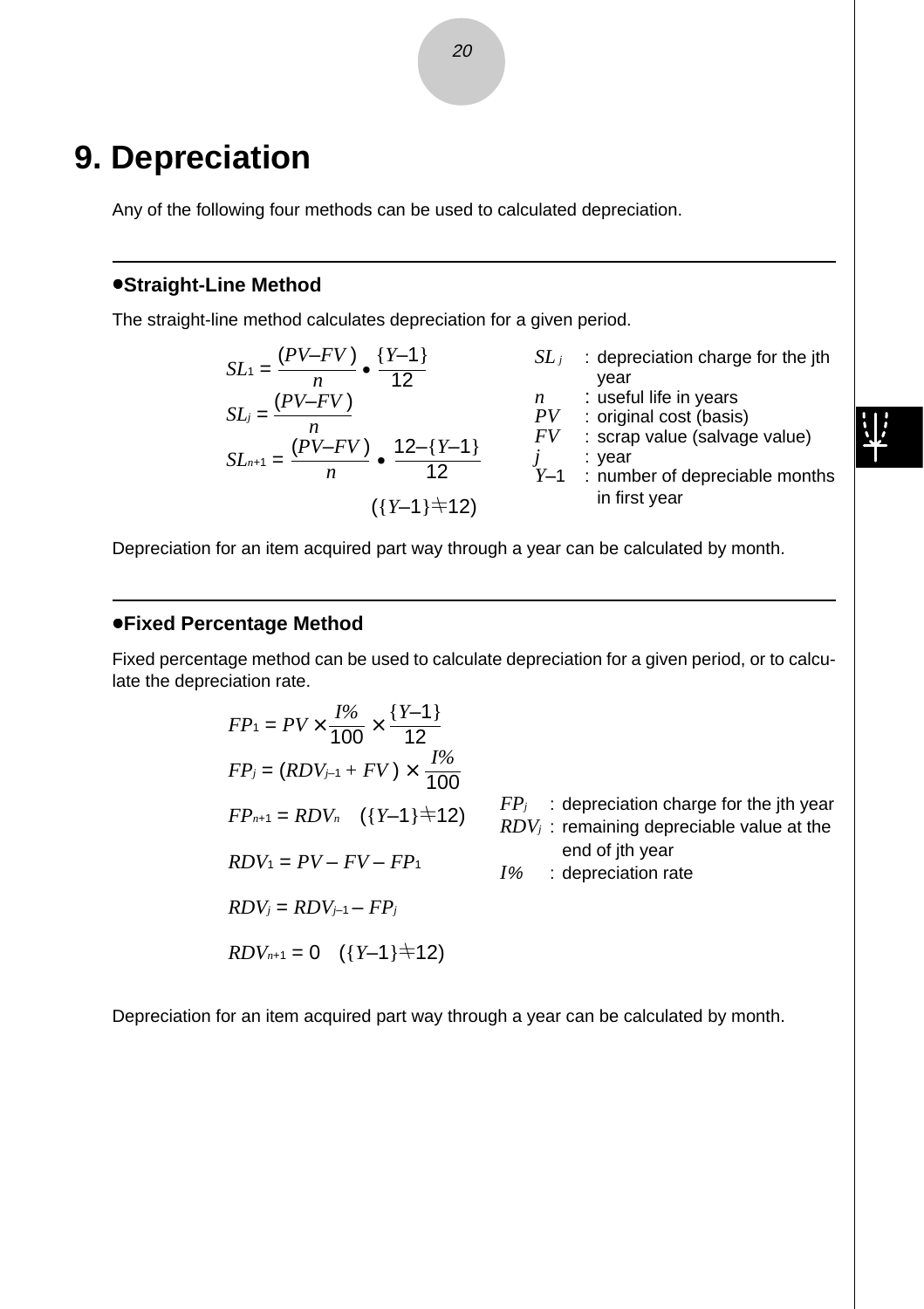#### u**Sum-of-the-Year's Digits Method**

The sum-of-the-year's-digits method calculates depreciation for a given period.

$$
Z = \frac{n(n+1)}{12}
$$
  
\n
$$
n' = n - \frac{Y-1}{12}
$$
  
\n
$$
Z' = \frac{(n' \text{ integer part} + 1)(n' \text{ integer part} + 2*n' fraction part)}{2}
$$
  
\n
$$
SYD_1 = \frac{n}{Z} \times \frac{Y-1}{12} (PV - FV)
$$
  
\n
$$
SYD_j = (\frac{n'-j+2}{Z'})(PV - FV - SYD_1) \qquad (j \neq 1)
$$
  
\n
$$
SYD_{n+1} = (\frac{n'-(n+1)+2}{Z'})(PV - FV - SYD_1) \times \frac{12-[Y-1]}{12} \qquad ((Y-1) \neq 12)
$$
  
\n
$$
RDV_1 = PV - FV - SYD_1 \qquad SYD_j : \text{depreciation charge for the jth year}
$$
  
\n
$$
RDV_j = RDV_{j-1} - SYD_j \qquad RDV_j : \text{remaining degreeiable value at the end of jth year}
$$

Depreciation for an item acquired part way through a year can be calculated by month.

#### *•Declining Balance Method*

The declining balance method calculates depreciation for a given period.

$$
DB_1 = PV \times \frac{I\%}{100n} \times \frac{Y-1}{12}
$$
  
\n
$$
BDV_1 = PV - FV - DB_1
$$
  
\n
$$
DB_j = (RDV_{j-1} + FV) \times \frac{I\%}{100n}
$$
  
\n
$$
BDV_j = RDV_{j-1} - DB_j
$$
  
\n
$$
BDV_j = RDV_{j-1} - DB_j
$$
  
\n
$$
DB_{n+1} = RDV_n \quad (\{Y-1\} \pm 12)
$$
  
\n
$$
[Y \pm 12]
$$
  
\n
$$
[Y \pm 12]
$$

 $RDV_{n+1} = 0$  ({*Y*-1} $\neq$ 12)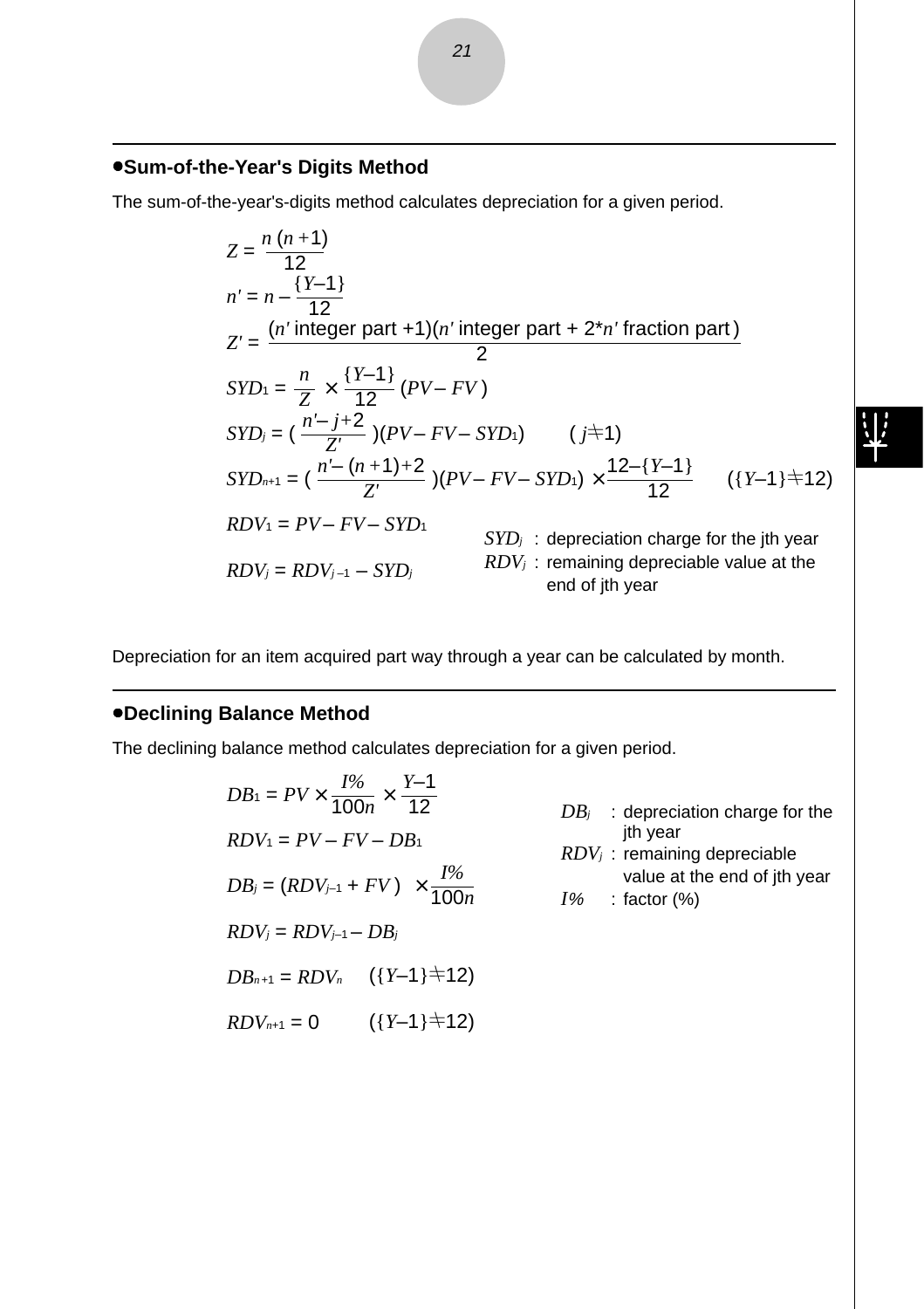Press  $F3$ (DEPR) from the Financial 2 screen to display the following input screen for depreciation.

Depreciation for an item acquired part way through a year can be calculated by month.

 $\cdot$   $\overline{FB}(\triangleright)$   $\overline{F3}$  (DEP)

| preciation    |
|---------------|
|               |
|               |
|               |
|               |
|               |
|               |
| P ISYDI D B I |
|               |

•Parameters can be displayed as integer or decimal values only. Inputting a fraction causes it to be converted to a decimal value.

After configuring the parameters, press one of the function keys noted below to perform the corresponding calculation.

- Fil(SL).......... Straight-Line Method
- F2(FP) ......... 1. Fixed Percentage Method
	- ............ 2.Depreciation ratio
- F3 (SYD) ....... Sum-of-the-Year's Digits Method
- F4(DB) ......... Declining Balance Method



•An error (Ma ERROR) occurs if parameters are not configured correctly.

Use the following functions key to maneuver between calculation result screens.

- $\boxed{F1}$ (REPT) .... Parameter input screen
- [F6] (TABL) ..... Calculation result table

| Depreciation |   |      |        |      |
|--------------|---|------|--------|------|
|              |   |      | RDU    |      |
|              |   | 1900 | ר סםפר |      |
|              | 2 | 1900 | 5700   |      |
|              | Е | 1900 | 3800   |      |
|              | u | 1900 | 1900   |      |
|              |   |      |        |      |
| REPTI        |   |      |        | GRPH |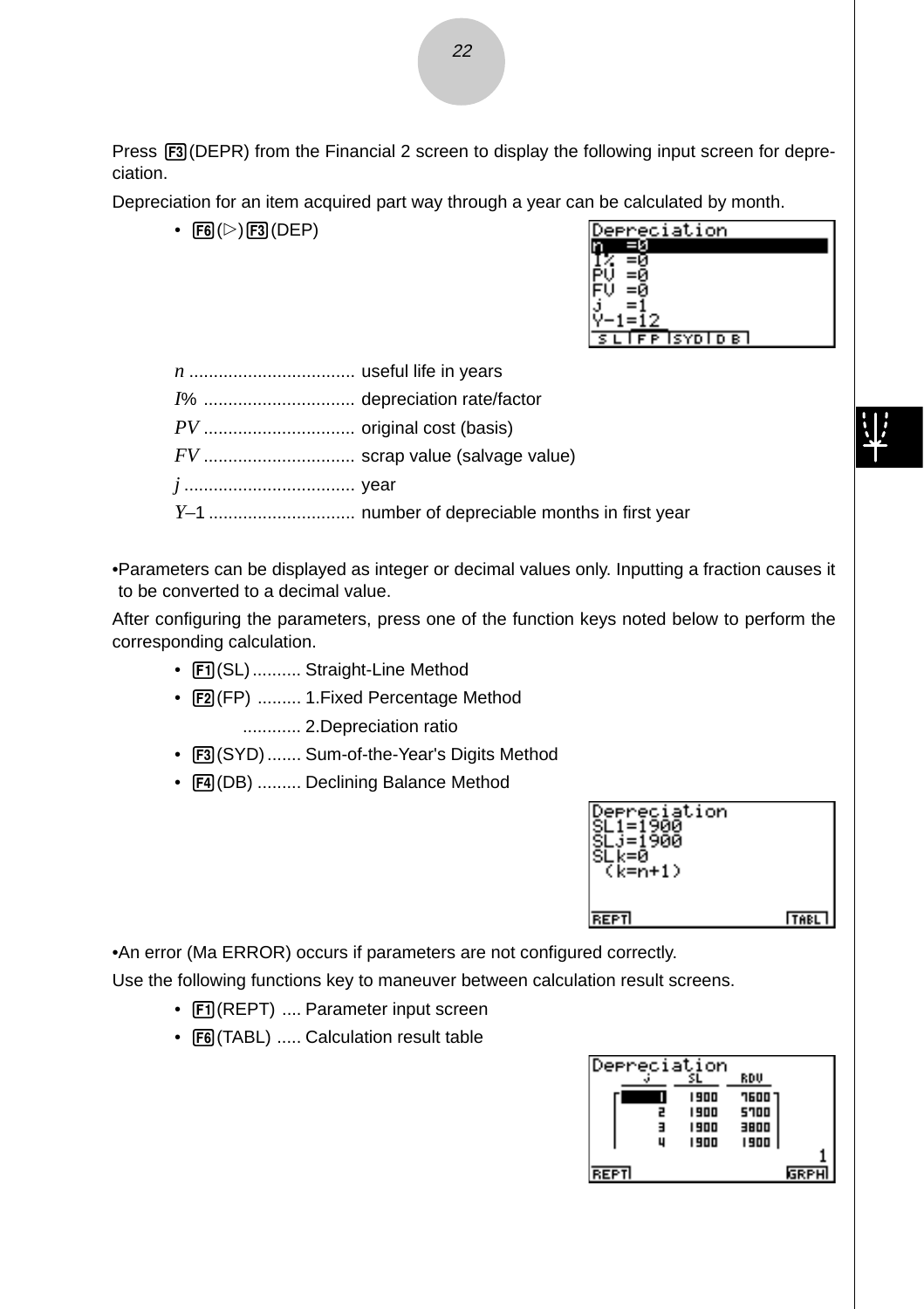The following function keys are on the calculation result table screen.

- FI (REPT) .... Parameter input screen
- F6 (GRPH) .... Draws graph



After drawing a graph, you can press [F1] (TRACE) to turn on trace and read calculation results along the graph.



Press [ESC] to turn off trace.

Press  $\overline{ES}$  again to return to the parameter input screen.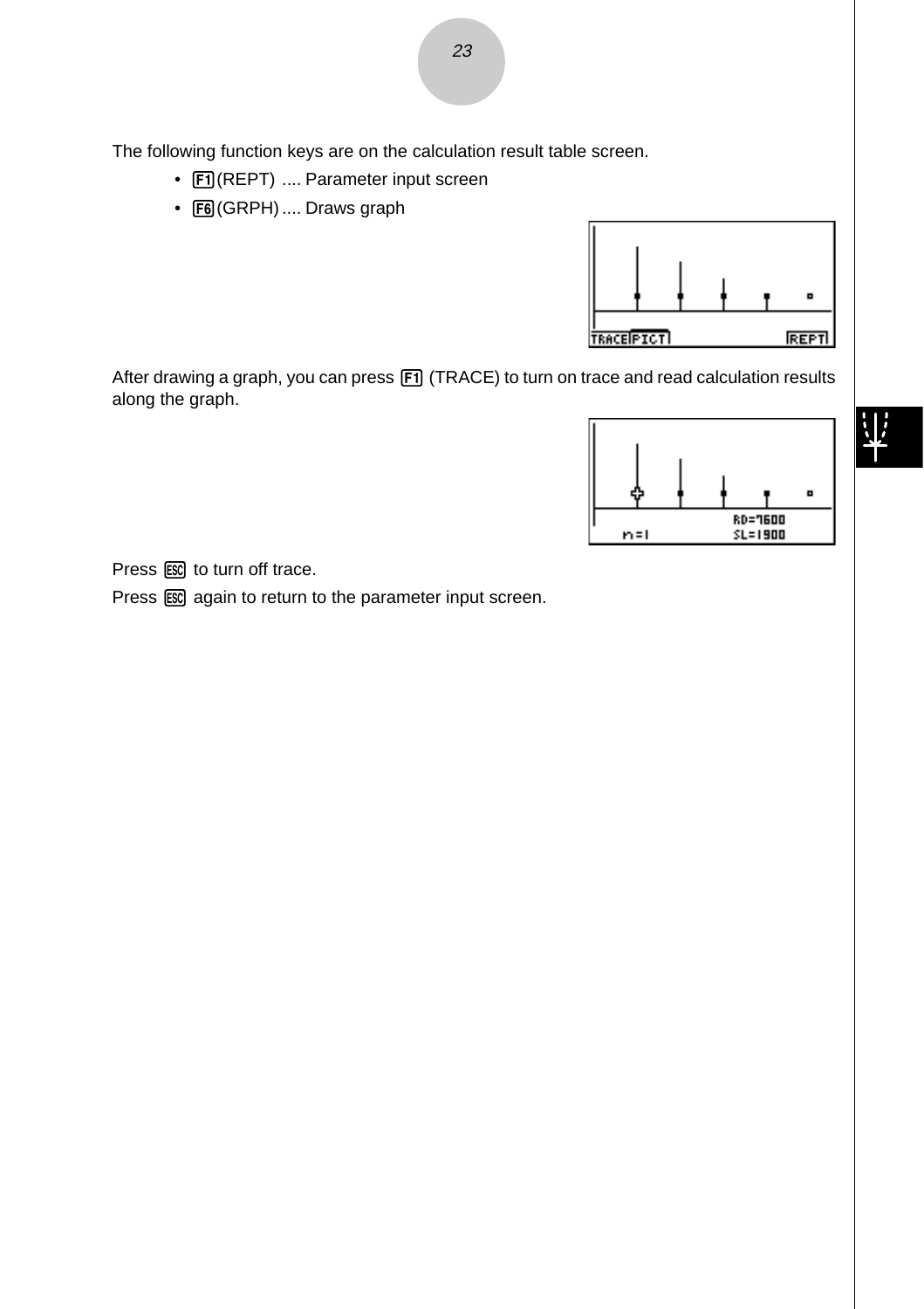## **10. Bonds**

The bond calculation function calculates the price and yield of a bond.

#### u**Formula**



$$
PRC = \frac{RDV + \frac{CPN}{M}}{1 + (\frac{B}{D} \times \frac{YLD/100}{M})} - (\frac{A}{D} \times \frac{CPN}{M})
$$

• Six months or more to redemption

$$
PRC = \frac{RDV}{(1 + \frac{YLD/100}{M})^{(N-1+B/D)}} + \sum_{k=1}^{N} \frac{M}{(1 + \frac{YLD/100}{M})^{(K-1+B/D)}} - \frac{A}{D} \times \frac{CPN}{M}
$$
  

$$
INT = -\frac{A}{D} \times \frac{CPN}{M}
$$
  

$$
CST = PRC + INT
$$

*CPN*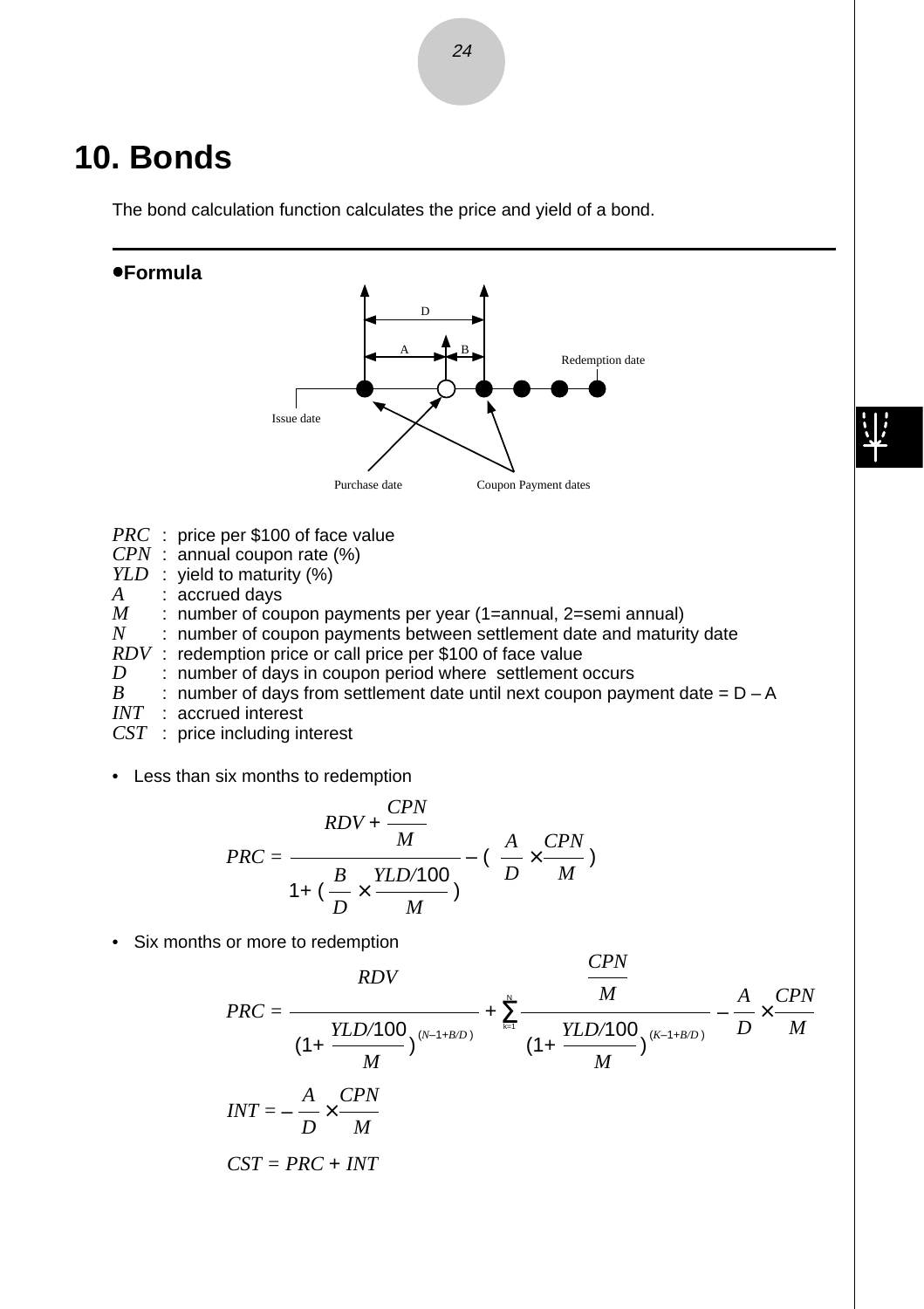Press  $FA(BOND)$  from the Financial 2 screen to display the following input screen for band calculation.

•  $F6(\triangleright)$   $F4$  (BOND)

| Calculation<br>Bond |
|---------------------|
|                     |
| 01M01D1997V(WED)    |
|                     |
|                     |
|                     |
|                     |
| <b>PRC IYLD</b>     |

| d2  redemption date        |  |
|----------------------------|--|
|                            |  |
|                            |  |
|                            |  |
| YLD  yield to maturity (%) |  |

To input a date, first highlight d1 or d2. Pressing a number key to input the month causes an input screen like the one shown below to appear on the display.



Input the month, day, and year, pressing [EXE] after each.



After configuring the parameters, press one of the function keys noted below to perform the corresponding calculation.

- Fil(PRC) ... Price per \$100 of face value
- [F2] (YLD) ... Yield to maturity

| Bond Calculation<br>CST=-100.470004 | 876        |
|-------------------------------------|------------|
| REPTI                               | MEMOIGRPHI |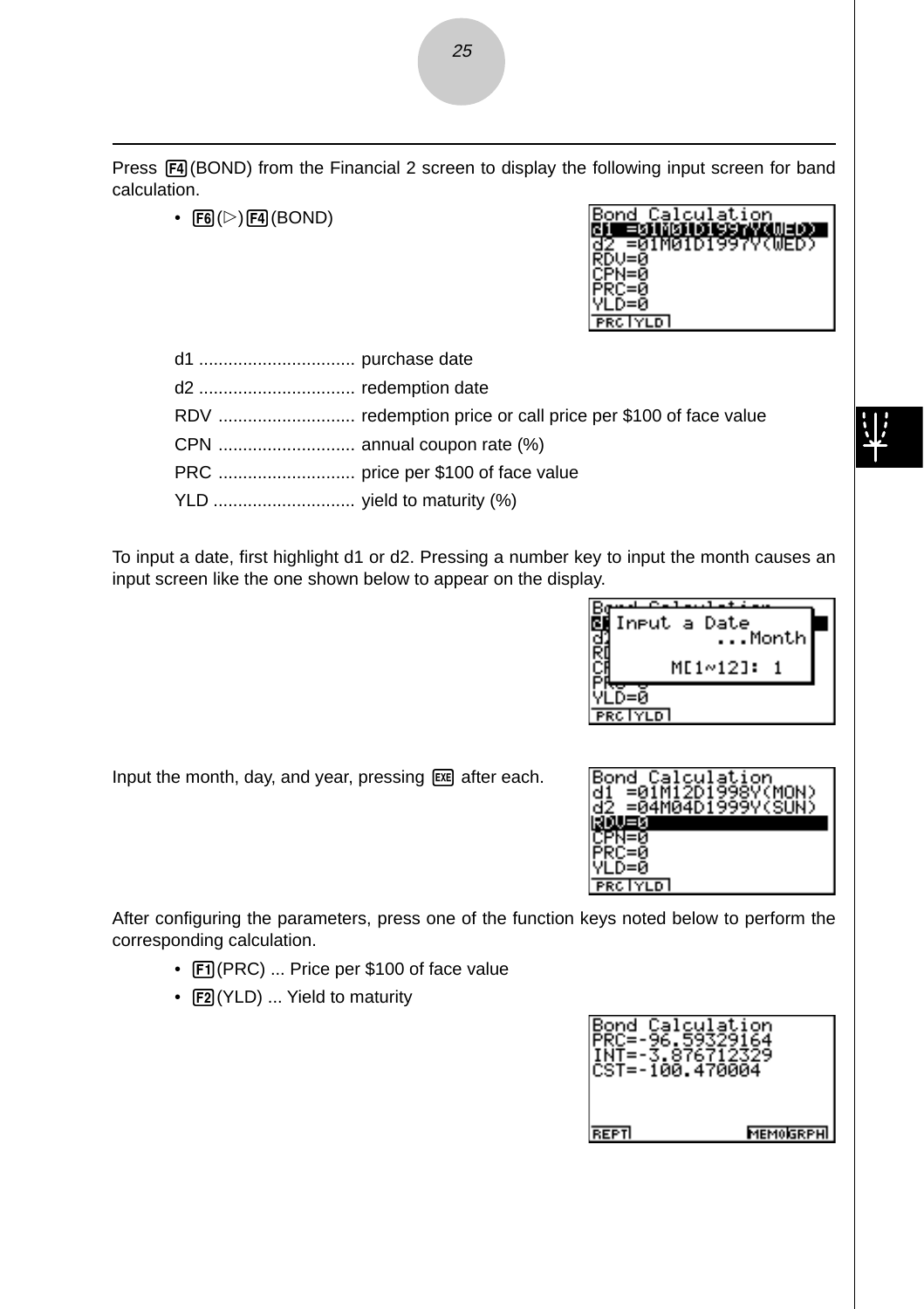•An error (Ma ERROR) occurs if parameters are not configured correctly.

Use the following functions key to maneuver between calculation result screens.

- Fil(REPT) ... Parameter input screen
- [F5] (MEMO) ... Screen of various bond calculation values\*
- F6(GRPH) ... Draws Graph

Pressing F5 (MEMO) displays various bond calculation values, like those shown here.



\*The interest payment date is calculated from d2 when 365 is specified for the Date Mode item in the SET UP screen.

•  $EXE$   $\sim$   $EXE$ 

Bond Calculation<br>CPD=04M04D1999Y(SUN)

**REPT** 

**TRACE PICT** 

 $\cdot$   $F6$  (GRPH)

After drawing a graph, you can press [F1] (TRACE) to turn on trace and read calculation results along the graph.



Press  $\text{ESC}$  to turn off trace.

Press  $\overline{ES}$  again to return to the parameter input screen.